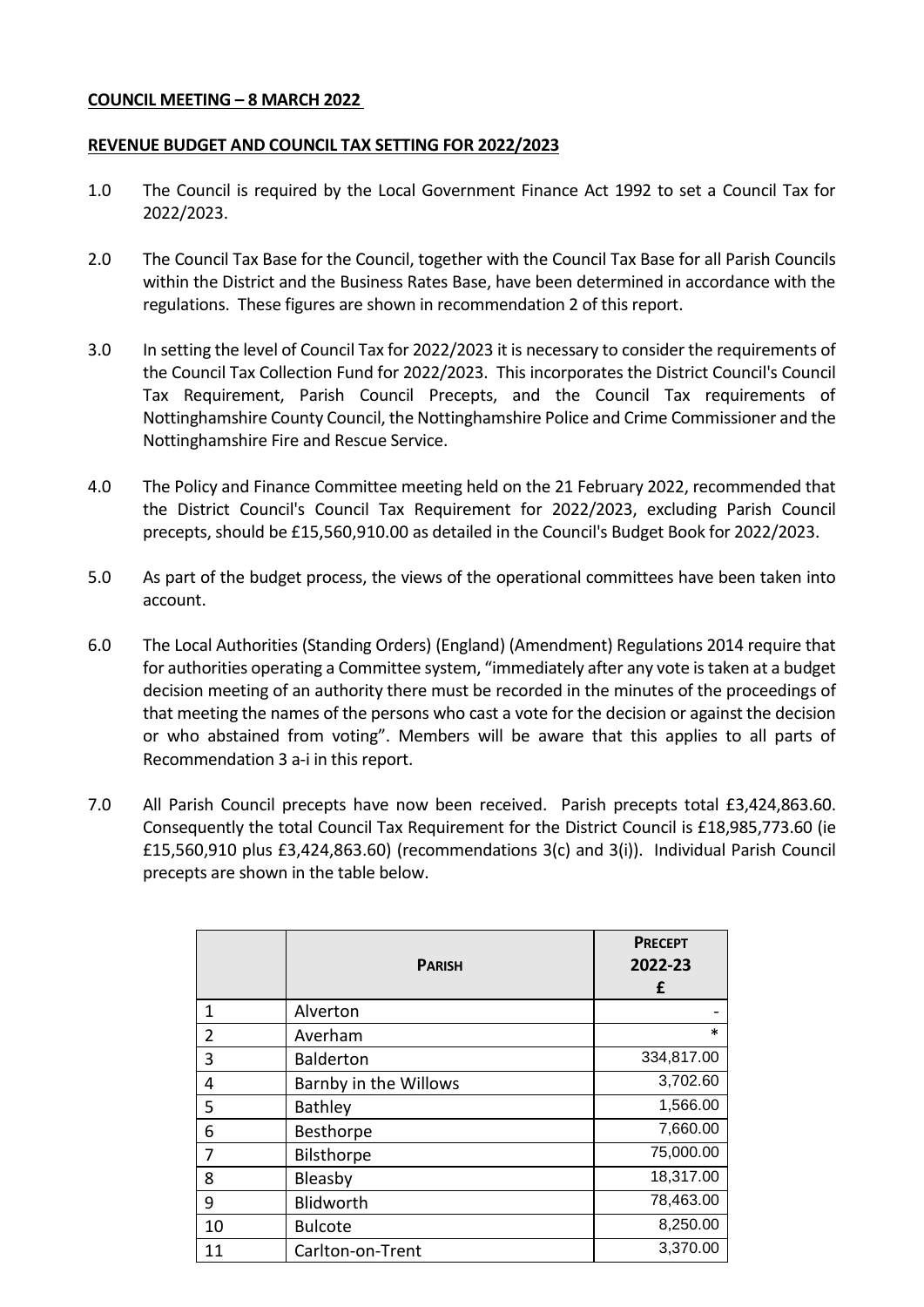|    | <b>PARISH</b>             | <b>PRECEPT</b><br>2022-23 |
|----|---------------------------|---------------------------|
|    |                           | £                         |
| 12 | Caunton                   | 6,304.00                  |
| 13 | Caythorpe                 | 4,300.00                  |
| 14 | Clipstone                 | 166,200.00                |
| 15 | Coddington                | 16,121.00                 |
| 16 | Collingham                | 46,594.00                 |
| 17 | Cotham                    |                           |
| 18 | Cromwell                  | 1,050.00                  |
| 19 | Eakring                   | 4,637.00                  |
| 20 | East Stoke                | ****                      |
| 21 | Edingley                  | 11,000.00                 |
| 22 | Edwinstowe                | 159,000.00                |
| 23 | Egmanton                  | 5,000.00                  |
| 24 | Elston                    | 27,000.00                 |
| 25 | Epperstone                | 15,242.00                 |
| 26 | Farndon                   | 57,138.00                 |
| 27 | Farnsfield                | 85,372.00                 |
| 28 | Fiskerton-cum-Morton      | 8,500.00                  |
| 29 | <b>Girton and Meering</b> | 1,202.00                  |
| 30 | Gonalston                 |                           |
| 31 | Grassthorpe               |                           |
| 32 | Gunthorpe                 | 21,312.00                 |
| 33 | Halam                     | 4,000.00                  |
| 34 | Halloughton               | 400.00                    |
| 35 | Harby                     | 5,804.00                  |
| 36 | Hawton                    | 1,250.00                  |
| 37 | Hockerton                 | 3,500.00                  |
| 38 | Holme                     |                           |
| 39 | Hoveringham               | 13,700.00                 |
| 40 | Kelham                    | *                         |
| 41 | Kersall                   | $***$                     |
| 42 | Kilvington                |                           |
| 43 | Kirklington               | 6,500.00                  |
| 44 | Kirton                    | 7,500.00                  |
| 45 | Kneesall                  | $**$                      |
| 46 | Langford                  | ***                       |
| 47 | Laxton & Moorhouse        | 4,600.00                  |
| 48 | Lowdham                   | 78,566.00                 |
| 49 | Lyndhurst                 |                           |
| 50 | Maplebeck                 |                           |
| 51 | Meering                   |                           |
| 52 | <b>Newark</b>             | 1,054,540.00              |
| 53 | North Clifton             | 1,787.00                  |
| 54 | North Muskham             | 18,405.00                 |
| 55 | Norwell                   | 9,123.00                  |
| 56 | Ollerton and Boughton     | 463,478.00                |
|    |                           |                           |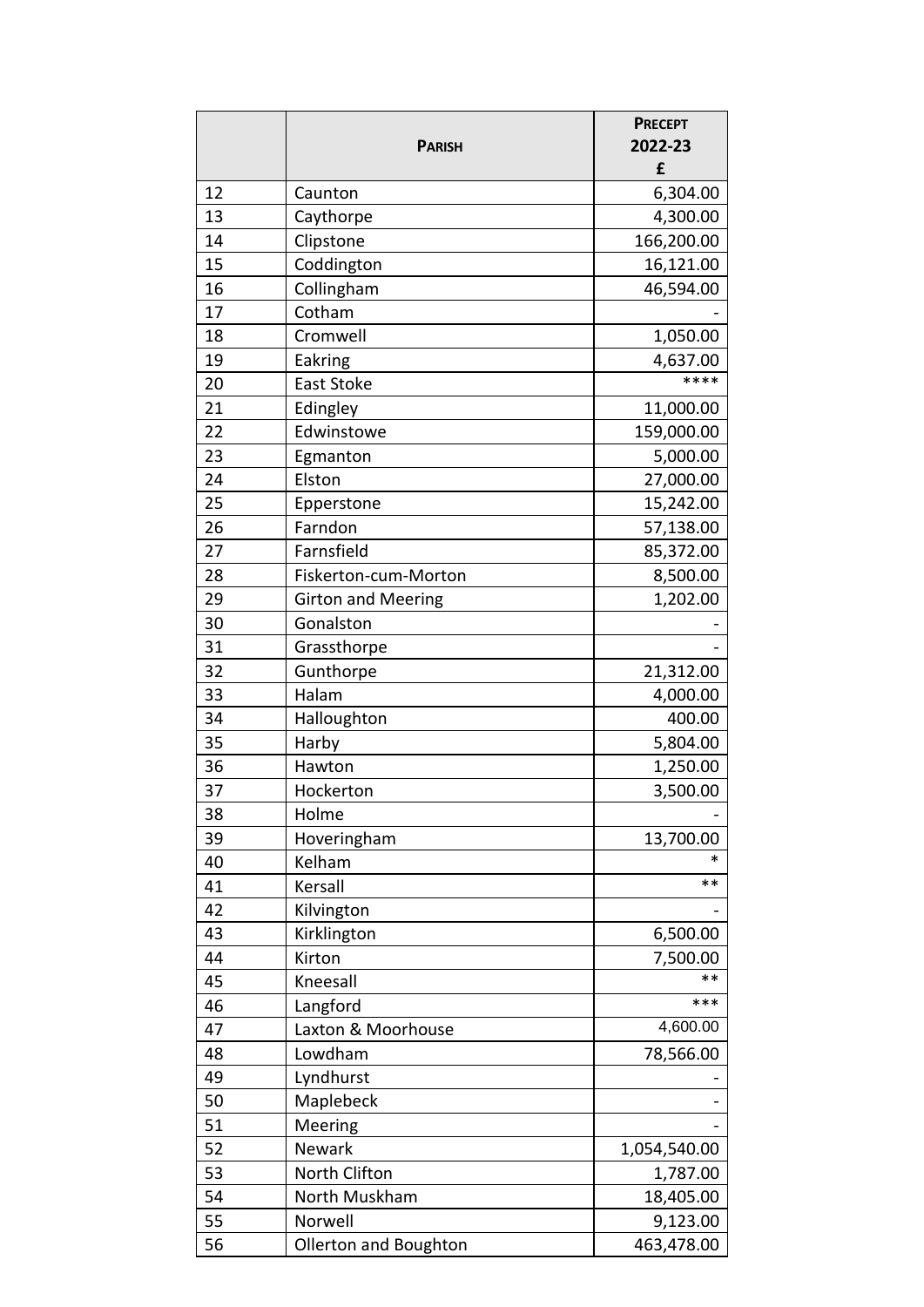|    |                        | <b>PRECEPT</b> |
|----|------------------------|----------------|
|    | <b>PARISH</b>          | 2022-23        |
|    |                        | £              |
| 57 | Ompton                 | **             |
| 58 | Ossington              |                |
| 59 | Oxton                  | 17,941.00      |
| 60 | Perlethorpe-cum-Budby  | 1,800.00       |
| 61 | Rainworth              | 64,375.00      |
| 62 | Rolleston              | 7,000.00       |
| 63 | Rufford                | 4,000.00       |
| 64 | South Clifton          | 2,500.00       |
| 65 | South Muskham          | 13,717.00      |
| 66 | South Scarle           | 4,900.00       |
| 67 | Southwell              | 256,028.00     |
| 68 | Spalford               |                |
| 69 | Staunton               |                |
| 70 | Staythorpe             | $\ast$         |
| 71 | Sutton-on-Trent        | 26,692.00      |
| 72 | Syerston               |                |
| 73 | Thorney                | 2,520.00       |
| 74 | Thorpe                 | ****           |
| 75 | Thurgarton             | 12,068.00      |
| 76 | Upton                  | 8,200.00       |
| 77 | Walesby                | 42,500.00      |
| 78 | Wellow                 | 6,200.00       |
| 79 | Weston                 | 4,548.00       |
| 80 | Wigsley                |                |
| 81 | Winkburn               |                |
| 82 | Winthorpe              | ***            |
| 83 | Fernwood               | 80,949.00      |
| 84 | <b>Kings Clipstone</b> | 9,975.00       |

## **PARISHES GROUPED FOR PRECEPT PURPOSES**

| *     | Averham, Kelham, Staythorpe | 3,750.00     |
|-------|-----------------------------|--------------|
| $***$ | Kneesall, Kersall, Ompton   | 2,930.00     |
| ***   | Winthorpe, Langford         | 9,000.00     |
| ****  | East Stoke, Thorpe          | 3,000.00     |
|       | Total                       | 3,424,863.60 |

8.0 The Government Grant and net retained Business Rates form part of the District Council's General Fund, and are not part of the Collection Fund. These amounts total £6,971,820.00 for 2022/23 and are shown as recommendation 3(d).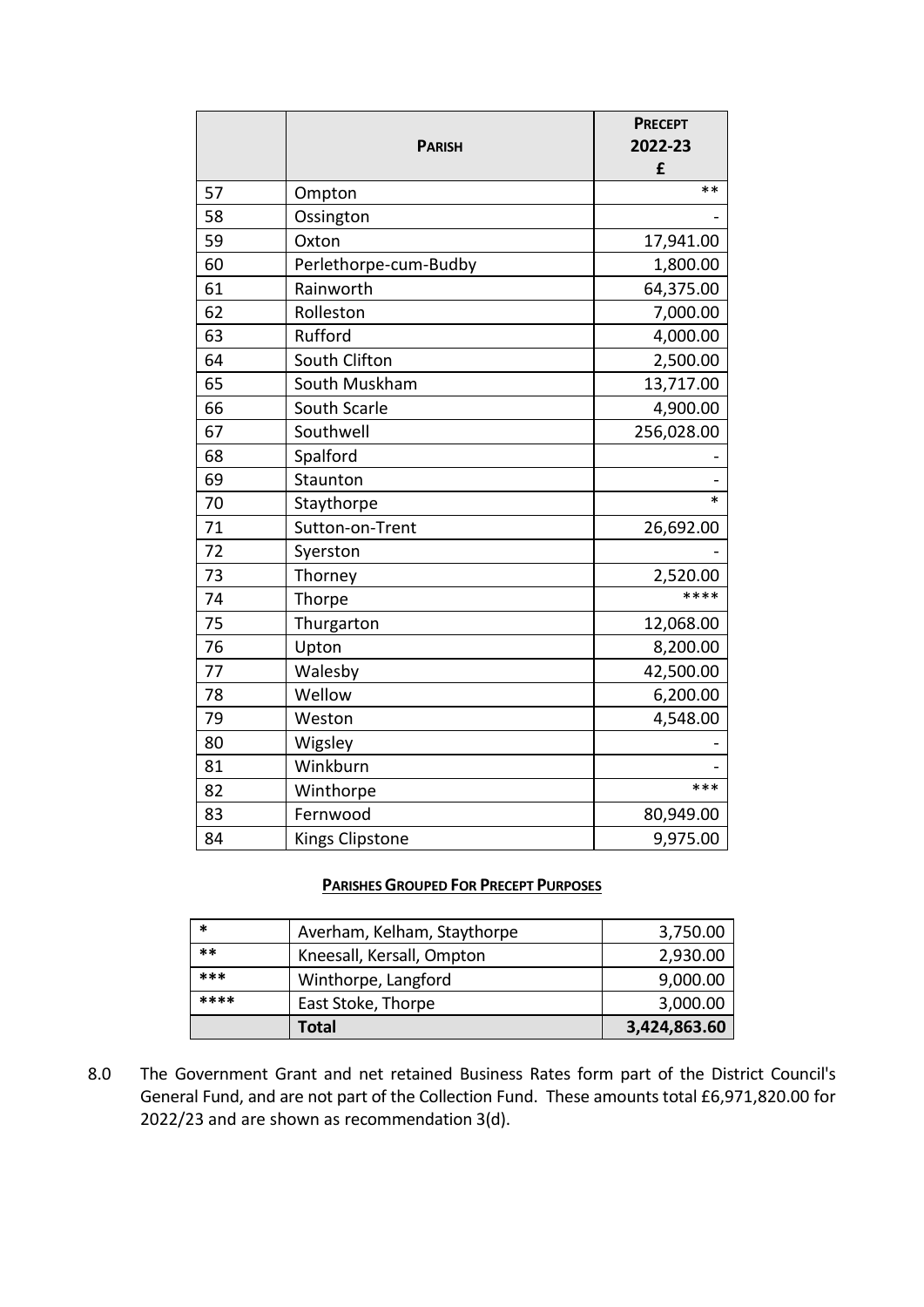- 9.0 In setting the level of Council Tax for 2022/2023, it is necessary to assess if any adjustment is necessary due to the level of Council Tax collection prior to 2022/2023. This involves calculations according to the provisions of the Local Authorities (Funds)(England) Regulations 1992, as subsequently amended. The position of the Council Tax Collection Fund was examined on the 15<sup>th</sup> January, 2022, as required by the Regulations, and it is considered that there is a surplus on the Council Tax Collection Fund and therefore an adjustment is necessary to the level of Council Tax for 2022/2023 in respect of the Council Tax Collection Fund.
- 9.1 Any surplus on the Collection Fund has, by law, to be apportioned between the District Council, the County Council, the Police Authority and the Fire Authority in proportion to their respective calls on the Collection Fund for the previous year. The surplus apportioned to each organisation must be returned directly to the taxpayer in the form of a reduction in Council Tax. It cannot be spent by the Council.
- 9.2 The proportion of the surplus due to Newark & Sherwood District Council is £285,740, this reduction is shown at recommendation 3 (e).
- 10.00 The amount shown in recommendation 3(f) of £657,290.00 is the amount that the Council has determined to contribute from usable reserves.
- 11.00 The amount shown in recommendation 3(g) of £7,646,060.00 is the Council Tax requirement for Newark and Sherwood District Council (excluding parish precepts) net of revenue support grant and business rates income as shown in recommendation 3(d).
- 12.0 The basic level of tax (ie the level of tax for Band D properties) for District Council Services in areas where no parish charge is levied is £185.56 as shown in recommendation 3(h).
- 13.0 There are no District Council Special Expenses for 2022/2023. The amount shown in recommendation 3(i) of £3,424,863.60 for special items relates to Parish Precepts only.
- 14.0 Recommendation 3(j) shows the basic level of tax ie the level of tax for Band D properties for District Council Services and all parish precepts.
- 15.0 Recommendation 3(k) shows the basic level of tax for Band D properties in each parish, including parish charges where appropriate.
- 16.0 The basic level of tax for Band D properties is then multiplied by the appropriate statutory factor for each valuation band in order to arrive at the level of tax for District and Parish services for each valuation band. The resulting figures are shown at recommendation 3(l).
- 17.0 These figures then have to be added to the level of tax set by Nottinghamshire County Council, the Nottinghamshire Police & Crime Commissioner and the Nottingham and Nottinghamshire Fire and Rescue Service, for the provision of its services.
- 18.0 Nottinghamshire County Council has proposed a precept on Newark and Sherwood District Council's collection fund for 2022/2023 of £67,744,728.00, equivalent to a Band D Council Tax of £1,644.09. Council Tax figures for each Band are set out in recommendation 4.
- 19.0 The Nottinghamshire Police & Crime Commissioner has set a precept on Newark and Sherwood District Council's Collection fund for 2022/2023 of £10,476,371.25, equivalent to a Band D Council Tax of £254.25. Council Tax figures for each Band are set out in recommendation 5.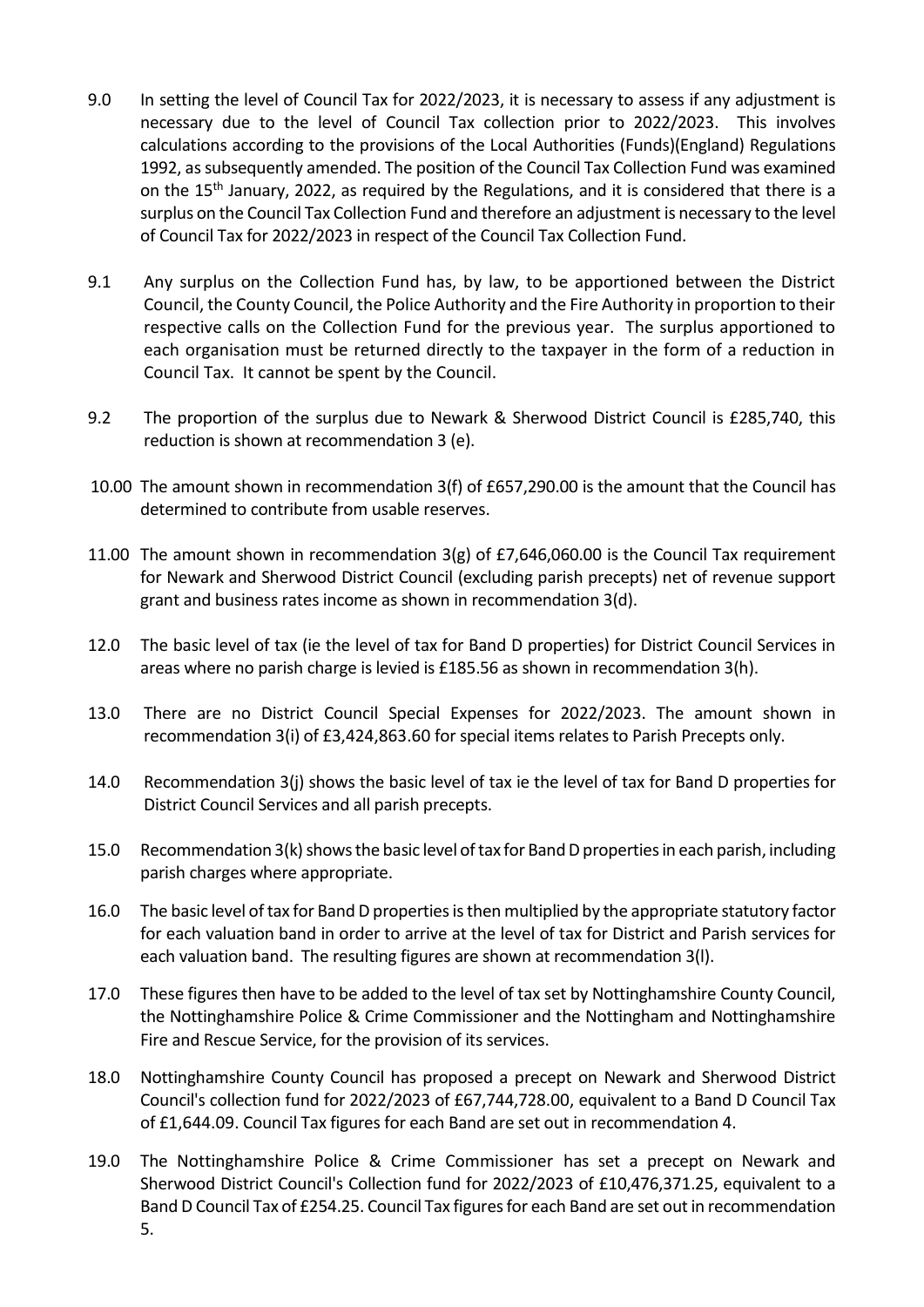- 20.0 The Nottingham and Nottinghamshire Fire and Rescue Service (the "Combined Fire Authority") has set a precept on Newark and Sherwood District Council's Collection fund for 2022/2023 of £3,484,707.00 equivalent to a Band D Council Tax of £84.57. Council Tax figures for each Band are set out in recommendation 6.
- 21.0 The total recommended levels of Council Tax for 2022/2023 for each Council Tax valuation band in each parish is shown in recommendation 7.
- 22.0 The level of Council Tax for Newark and Sherwood District Council services only is:

## **Valuation Band**

| 123.71 | 144.32 | 164.94 | 185.56 | 226.80 | 268.03 | 309.27 |  |
|--------|--------|--------|--------|--------|--------|--------|--|

- 23.0 From 2012/13, the Government replaced the former Council Tax Capping provisions with regulations requiring a Council Tax referendum to be held where a Council proposes a Council Tax increase in excess of a level set by the Secretary of State. For 2022/23, the level of Council Tax increase that would trigger a referendum has been set at 2.0% and more than £5.00. Having carried out the necessary calculation, the Council's budget and Council Tax do not exceed the threshold and so do not trigger a referendum. This is reflected in recommendation 8.
- 24.0 The total level of Council Tax, including the requirements of Nottinghamshire County Council, the Nottinghamshire Police & Crime Commissioner and the Nottinghamshire Fire and Rescue Service, for areas where there is no parish precept is:

## **Valuation Band**

| $1,445.65$   1,686.59   1,927.52   2,168.47   2,650.35   3,132.24   3,614.12   4,336.94 |  |  |  |
|-----------------------------------------------------------------------------------------|--|--|--|

## **25.0 RECOMMENDATIONS that:**

- **1. the revenue estimates for 2022/2023 and schedule of fees and charges, as submitted in the Council's Budget book be approved;**
- **2. it be noted that the following amounts have been determined for the year 2022/2023 in accordance with regulations made under Section 31(B) of the Local Government Finance Act 1992:-**
	- **(a) 41,205.00 being the amount calculated by the Council in accordance with regulation 3 of the Local Authorities (Calculation of Council Tax Base) Regulations 1992, as its Council Tax Base for the year;**
	- **(b) £38,740,767 being the net business rate yield after transitional arrangements and rate retention;**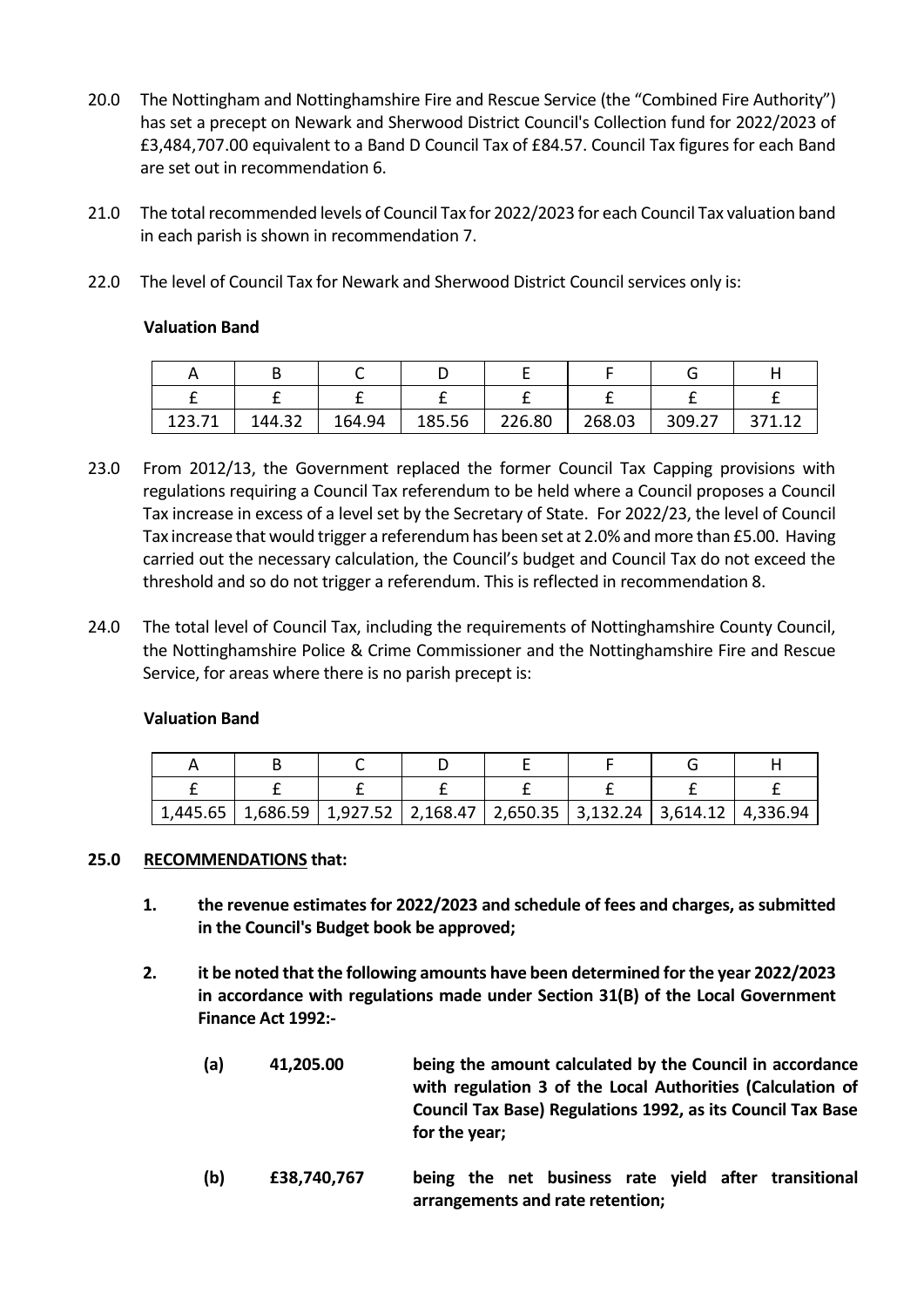# **(c) Part of the Council's Area**

|                |                           | <b>TOTAL LOCAL</b> |
|----------------|---------------------------|--------------------|
|                | <b>PARISH</b>             | <b>TAX BASE</b>    |
| 1              | Alverton                  | 24.61              |
| $\overline{c}$ | Averham                   | 115.68             |
| 3              | <b>Balderton</b>          | 3,076.04           |
| 4              | Barnby in the Willows     | 108.86             |
| 5              | <b>Bathley</b>            | 118.60             |
| 6              | Besthorpe                 | 79.15              |
| 7              | Bilsthorpe                | 938.77             |
| 8              | Bleasby                   | 388.25             |
| 9              | Blidworth                 | 1,120.90           |
| 10             | <b>Bulcote</b>            | 176.03             |
| 11             | Carlton-on-Trent          | 94.32              |
| 12             | Caunton                   | 211.47             |
| 13             | Caythorpe                 | 144.84             |
| 14             | Clipstone                 | 1,670.65           |
| 15             | Coddington                | 570.73             |
| 16             | Collingham                | 1,254.89           |
| 17             | Cotham                    | 41.39              |
| 18             | Cromwell                  | 104.11             |
| 19             | Eakring                   | 188.40             |
| 20             | East Stoke                | 63.45              |
| 21             | Edingley                  | 190.30             |
| 22             | Edwinstowe                | 1,863.51           |
| 23             | Egmanton                  | 132.62             |
| 24             | Elston                    | 290.58             |
| 25             | Epperstone                | 277.92             |
| 26             | Farndon                   | 827.88             |
| 27             | Farnsfield                | 1,346.21           |
| 28             | Fiskerton-cum-Morton      | 424.68             |
| 29             | <b>Girton and Meering</b> | 54.64              |
| 30             | Gonalston                 | 53.33              |
| 31             | Grassthorpe               | 27.06              |
| 32             | Gunthorpe                 | 319.01             |
| 33             | Halam                     | 196.78             |
| 34             | Halloughton               | 40.31              |
| 35             | Harby                     | 121.60             |
| 36             | Hawton                    | 32.23              |
| 37             | Hockerton                 | 97.50              |
| 38             | Holme                     |                    |
| 39             |                           | 39.24              |
|                | Hoveringham               | 175.72             |
| 40             | Kelham                    | 88.48              |
| 41             | Kersall                   | 22.59              |
| 42             | Kilvington                | 13.65              |
| 43             | Kirklington               | 169.58             |
| 44             | Kirton                    | 122.14             |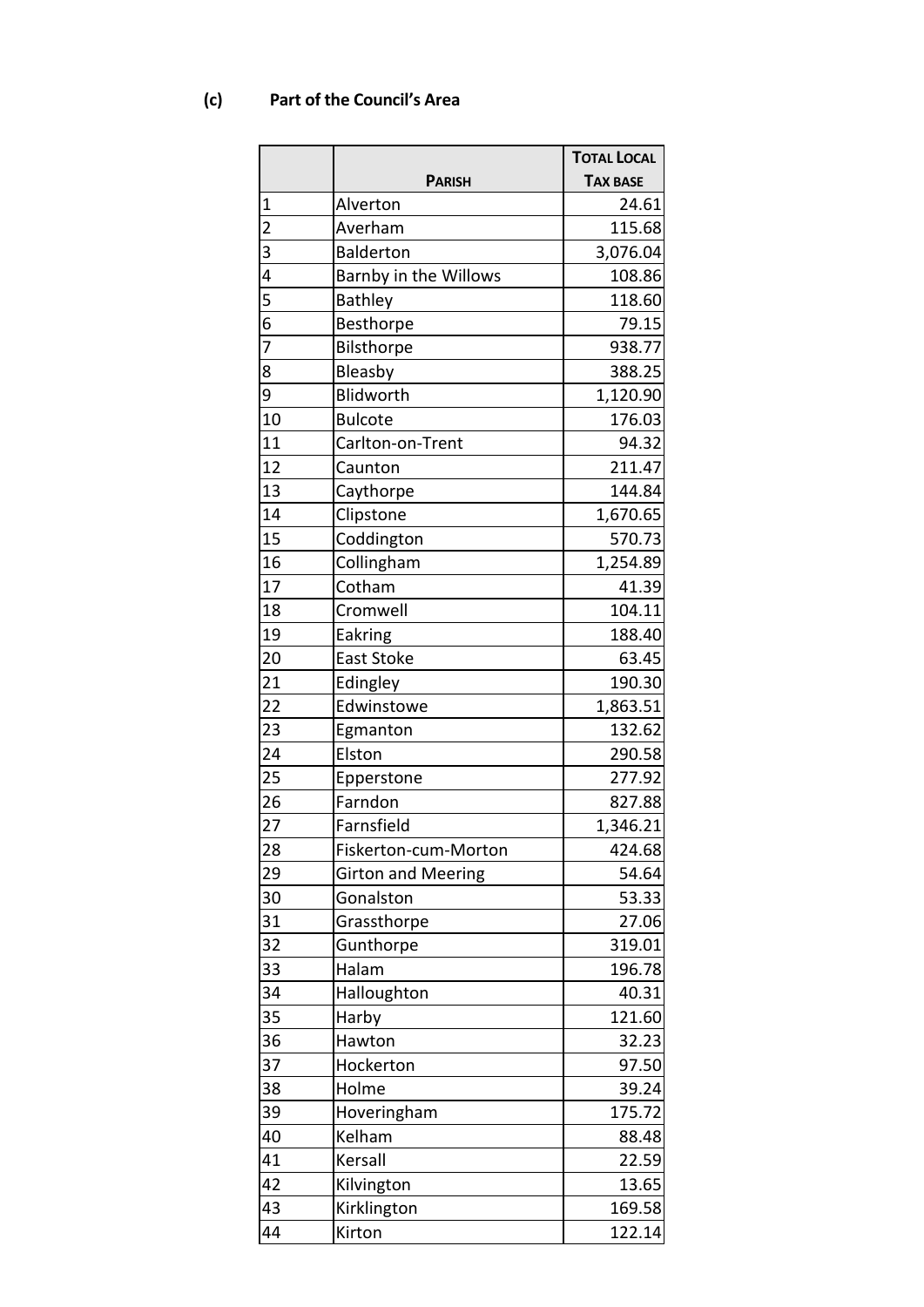|    |                       | <b>TOTAL LOCAL</b> |
|----|-----------------------|--------------------|
|    | <b>PARISH</b>         | <b>TAX BASE</b>    |
| 45 | Kneesall              | 88.89              |
| 46 | Langford              | 39.95              |
| 47 | Laxton & Moorhouse    | 115.90             |
| 48 | Lowdham               | 1,012.58           |
| 49 | Lyndhurst             | 7.22               |
| 50 | Maplebeck             | 46.74              |
| 51 | Meering               |                    |
| 52 | Newark                | 8,972.07           |
| 53 | North Clifton         | 75.62              |
| 54 | North Muskham         | 417.52             |
| 55 | Norwell               | 221.60             |
| 56 | Ollerton and Boughton | 2,971.96           |
| 57 | Ompton                | 22.40              |
| 58 | Ossington             | 41.08              |
| 59 | Oxton                 | 272.62             |
| 60 | Perlethorpe-cum-Budby | 70.89              |
| 61 | Rainworth             | 1,925.67           |
| 62 | Rolleston             | 162.33             |
| 63 | Rufford               | 236.38             |
| 64 | South Clifton         | 127.14             |
| 65 | South Muskham         | 198.78             |
| 66 | South Scarle          | 96.34              |
| 67 | Southwell             | 2,999.04           |
| 68 | Spalford              | 36.73              |
| 69 | Staunton              | 28.35              |
| 70 | Staythorpe            | 44.66              |
| 71 | Sutton-on-Trent       | 556.04             |
| 72 | Syerston              | 94.58              |
| 73 | Thorney               | 97.46              |
| 74 | Thorpe                | 31.01              |
| 75 | Thurgarton            | 245.06             |
| 76 | Upton                 | 190.95             |
| 77 | Walesby               | 431.07             |
| 78 | Wellow                | 189.75             |
| 79 | Weston                | 139.97             |
| 80 | Wigsley               | 49.53              |
| 81 | Winkburn              | 37.41              |
| 82 | Winthorpe             | 292.20             |
| 83 | Fernwood              | 1,078.61           |
| 84 | Kings Clipstone       | 120.21             |
|    | <b>Total Rounded</b>  | 41,205.00          |
|    |                       |                    |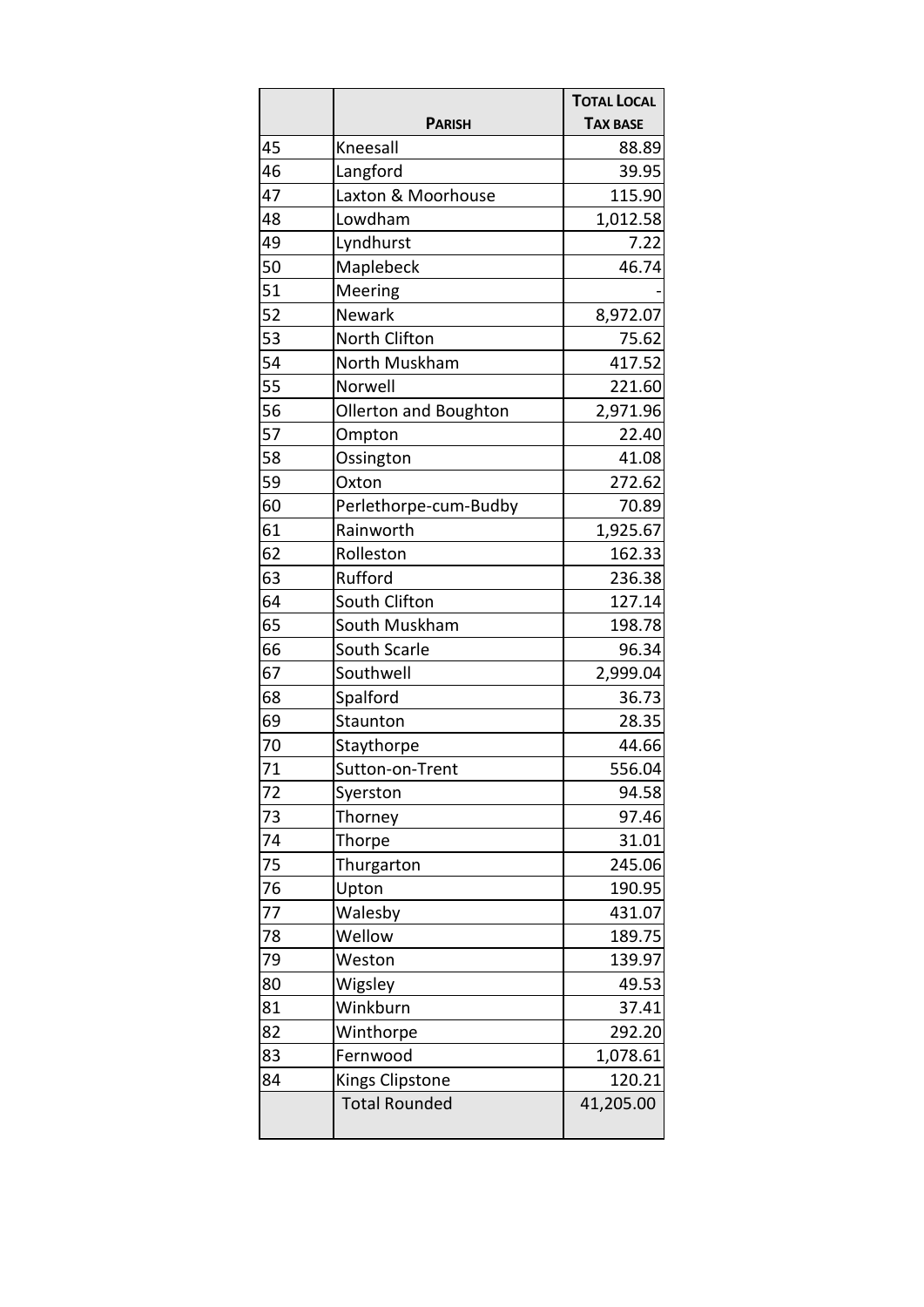### **PARISHES GROUPED FOR PRECEPT PURPOSES**

| Averham, Kelham,          |        |
|---------------------------|--------|
| Staythorpe                | 248.82 |
| Kneesall, Kersall, Ompton | 133.88 |
| Winthorpe, Langford       | 332.15 |
| East Stoke, Thorpe        | 94.46  |

**being the amounts calculated by the Council, in accordance with regulation 6 of the Regulations, as the amounts of its Council Tax base for the year for dwellings in those parts of its area to which one or more special items relate;**

- **3. that the following amounts be now calculated by the Council for the year 2022/2023 in accordance with Sections 31 to 36 of the Local Government Finance Act 1992:-**
	- **(a) £47,588,170.00 being the aggregate of the amounts which the Council estimates for the items set out in Section 31A(2) to (4) of the Act; (b) £32,027,260.00 being the aggregate of the amounts which the Council estimates for the items set out in Section 31A(3)(a) to (d) of the Act; (c) £15,560,910.00 being the amount by which the aggregate at 3(a) above exceeds the aggregate at 3(b) above, calculated by the Council, in accordance with section 31A(4) of the Act, as its Council Tax requirement for the year; (d) £6,971,820.00 being the amount of Government Grants(£568,380) and net retained Business Rates (£6,403,440) which the Council estimates will be payable for the year into its general fund; (e) £285,740.00 being the amount which the Council has estimated in accordance with regulations issued under Section 97(3) of the Local Government Finance Act 1988 as its**
	- **proportion of the surplus on the Council Tax Collection Fund;**
	- **(f) £657,290.00 being the amount that the Council has determined to contribute from usable reserves;**
	- **(g) £7,646,060.00 being the amount at 3(c) above less the amount at 3(d) above less the amount at 3(e) above less the amount at 3(f) above calculated by the Council as its' net Council Tax requirement for the year.**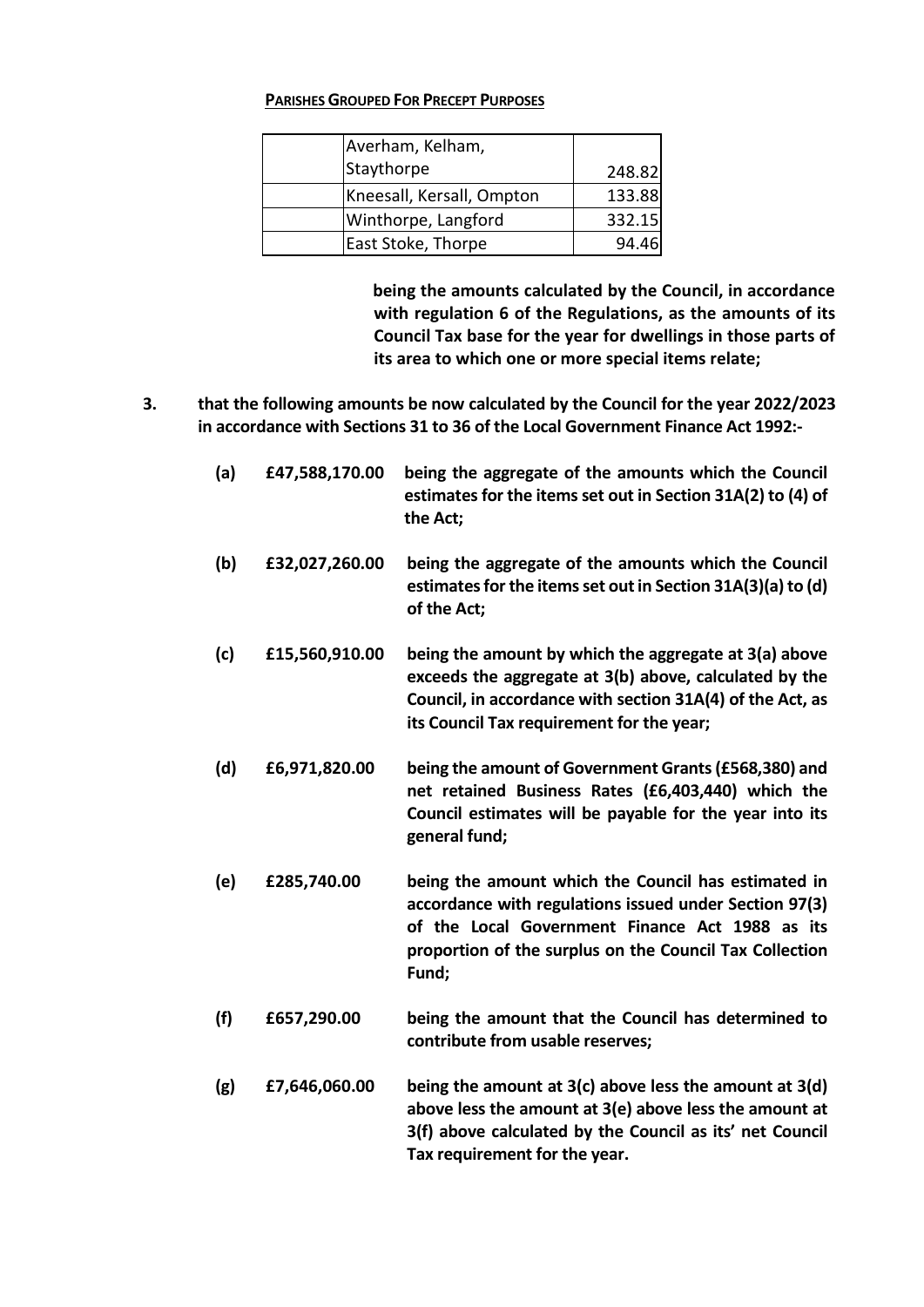- **(h) £185.56 being the amount at 3(g) divided by the amount at 2(a), calculated by the Council in accordance with Section 34(2) of the Act, as the basic amount of its Council Tax for the year for dwellings in those parts of its area to which no special item relates.**
- **(i) £3,424,863.60 being the aggregate amount of all special items referred to in Section 34(1) of the Act, the Council resolves there being no other special items;**
- **(j) £268.68 being the amount at 3(g) above plus the amount at 3(i) above divided by the amount at 2(a) above calculated by the Council in accordance with Section 31B(1) of the Act, as the basic amount of its Council Tax for the year;**
- **(k)**

|                |                           | <b>BASIC TAX</b> |
|----------------|---------------------------|------------------|
|                | <b>PARISH</b>             | (f)              |
| 1              | Alverton                  | 185.56           |
| $\overline{2}$ | Averham                   | $\ast$           |
| 3              | <b>Balderton</b>          | 294.41           |
| 4              | Barnby in the Willows     | 219.57           |
| 5              | <b>Bathley</b>            | 198.76           |
| 6              | Besthorpe                 | 282.34           |
| $\overline{7}$ | Bilsthorpe                | 265.45           |
| 8              | Bleasby                   | 232.74           |
| 9              | Blidworth                 | 255.56           |
| 10             | <b>Bulcote</b>            | 232.43           |
| 11             | Carlton-on-Trent          | 221.29           |
| 12             | Caunton                   | 215.37           |
| 13             | Caythorpe                 | 215.25           |
| 14             | Clipstone                 | 285.04           |
| 15             | Coddington                | 213.81           |
| 16             | Collingham                | 222.69           |
| 17             | Cotham                    | 185.56           |
| 18             | Cromwell                  | 195.65           |
| 19             | Eakring                   | 210.17           |
| 20             | <b>East Stoke</b>         | ****             |
| 21             | Edingley                  | 243.36           |
| 22             | Edwinstowe                | 270.88           |
| 23             | Egmanton                  | 223.26           |
| 24             | Elston                    | 278.48           |
| 25             | Epperstone                | 240.40           |
| 26             | Farndon                   | 254.58           |
| 27             | Farnsfield                | 248.98           |
| 28             | Fiskerton-cum-Morton      | 205.58           |
| 29             | <b>Girton and Meering</b> | 207.56           |
| 30             | Gonalston                 | 185.56           |
| 31             | Grassthorpe               | 185.56           |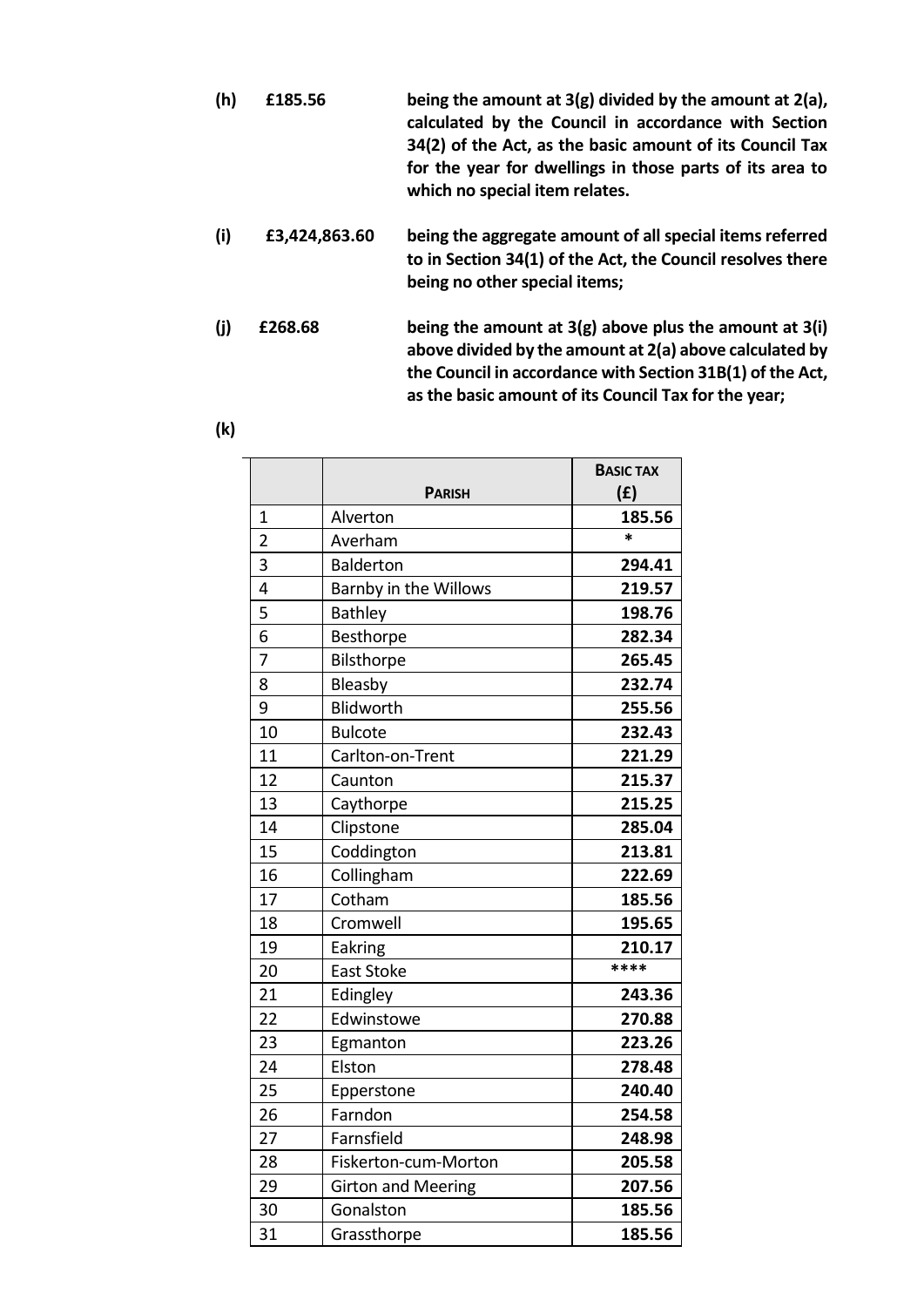|    | <b>PARISH</b>         | <b>BASIC TAX</b><br>(f) |
|----|-----------------------|-------------------------|
| 32 | Gunthorpe             | 252.37                  |
| 33 | Halam                 | 205.89                  |
| 34 | Halloughton           | 195.48                  |
| 35 | Harby                 | 233.29                  |
| 36 | Hawton                | 224.34                  |
| 37 | Hockerton             | 221.46                  |
| 38 | Holme                 | 185.56                  |
| 39 | Hoveringham           | 263.52                  |
| 40 | Kelham                | *                       |
| 41 | Kersall               | **                      |
| 42 | Kilvington            | 185.56                  |
| 43 | Kirklington           | 223.89                  |
| 44 | Kirton                | 246.96                  |
| 45 | Kneesall              | **                      |
| 46 | Langford              | ***                     |
| 47 | Laxton & Moorhouse    | 225.25                  |
| 48 | Lowdham               | 263.15                  |
| 49 | Lyndhurst             | 185.56                  |
| 50 | Maplebeck             | 185.56                  |
| 51 | Meering               | 185.56                  |
| 52 | Newark                | 303.10                  |
| 53 | North Clifton         | 209.19                  |
| 54 | North Muskham         | 229.64                  |
| 55 | Norwell               | 226.73                  |
| 56 | Ollerton and Boughton | 341.51                  |
| 57 | Ompton                | **                      |
| 58 | Ossington             | 185.56                  |
| 59 | Oxton                 | 251.37                  |
| 60 | Perlethorpe-cum-Budby | 210.95                  |
| 61 | Rainworth             | 218.99                  |
| 62 | Rolleston             | 228.68                  |
| 63 | Rufford               | 202.48                  |
| 64 | South Clifton         | 205.22                  |
| 65 | South Muskham         | 254.57                  |
| 66 | South Scarle          | 236.42                  |
| 67 | Southwell             | 270.93                  |
| 68 | Spalford              | 185.56                  |
| 69 | Staunton              | 185.56                  |
| 70 | Staythorpe            | *                       |
| 71 | Sutton-on-Trent       | 233.56                  |
| 72 | Syerston              | 185.56                  |
| 73 | Thorney               | 211.42                  |
| 74 | Thorpe                | ****                    |
| 75 | Thurgarton            | 234.81                  |
| 76 | Upton                 | 228.50                  |
| 77 | Walesby               | 284.15                  |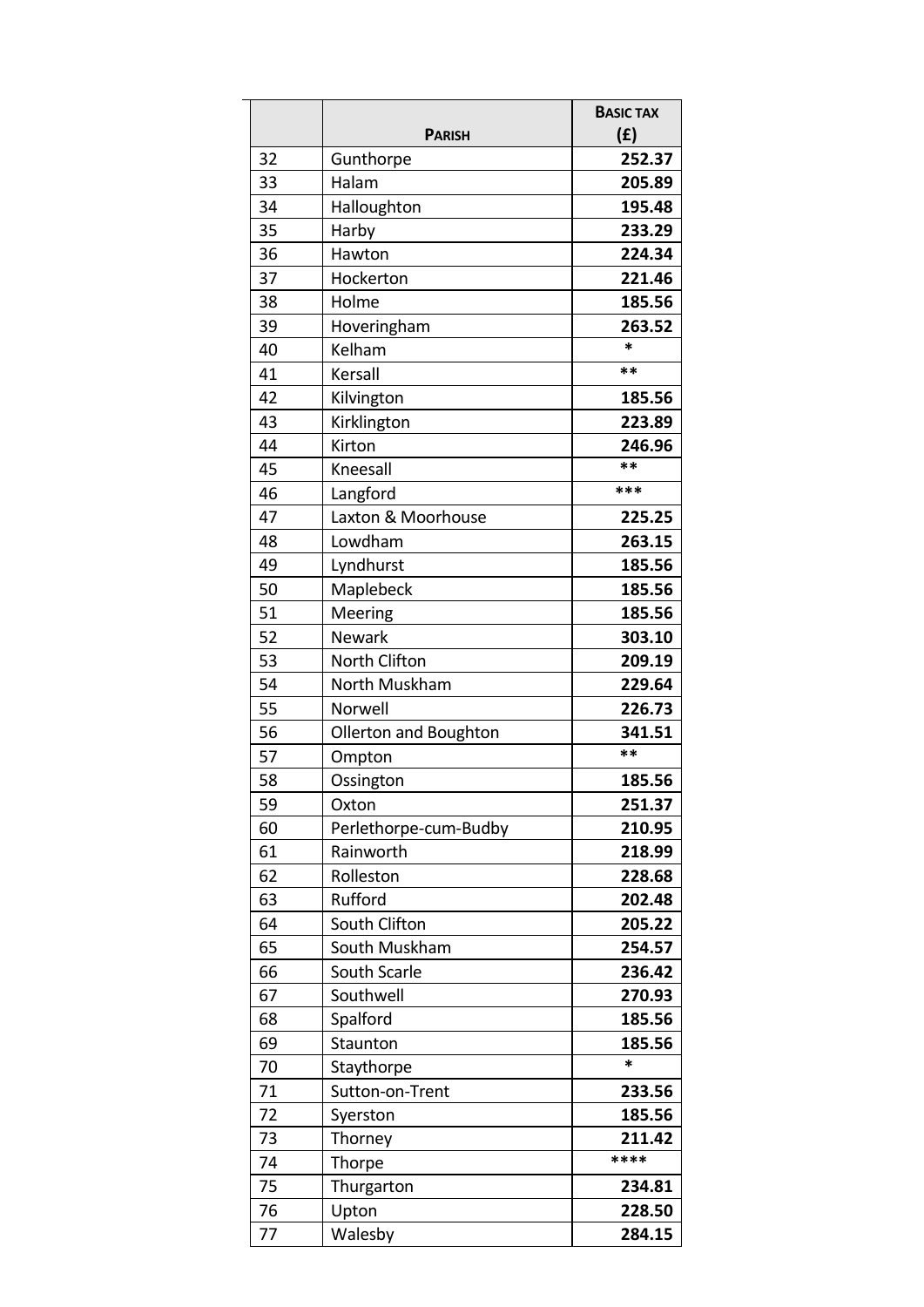|    |                        | <b>BASIC TAX</b> |
|----|------------------------|------------------|
|    | <b>PARISH</b>          | (E)              |
| 78 | Wellow                 | 218.23           |
| 79 | Weston                 | 218.05           |
| 80 | Wigsley                | 185.56           |
| 81 | Winkburn               | 185.56           |
| 82 | Winthorpe              | ***              |
| 83 | Fernwood               | 260.61           |
| 84 | <b>Kings Clipstone</b> | 268.54           |

#### **PARISHES GROUPED FOR PRECEPT PURPOSES**

|      | <b>Parish</b>               | Basic Tax (£) |
|------|-----------------------------|---------------|
| *    | Averham, Kelham, Staythorpe | 200.63        |
| **   | Kneesall, Kersall, Ompton   | 207.45        |
| ***  | Winthorpe, Langford         | 212.66        |
| **** | East Stoke, Thorpe          | 217.32        |

**being the amounts given by adding to the amount at 3(h) above the amounts of the special item or items (if any) relating to dwellings in those parts of the Council's area mentioned above divided in each case by the amount at 2(b) above, calculated by the Council, in accordance with Section 34(3) of the Act, as the basic amounts of its Council Tax for the year for dwellings in parts of its area including those parts to which one or more special items relate.**

**Recommendation 3(l) shows the basic level of tax for all property Bands in each parish, including parish charges where appropriate. This is shown on the following two pages.**

**3l**

| Part of the  | Band A | Band B | Band C | Band D | Band E | Band F | Band G | Band H |
|--------------|--------|--------|--------|--------|--------|--------|--------|--------|
| Council's    |        |        |        |        |        |        |        |        |
| area, being  |        |        |        |        |        |        |        |        |
| the Parishes |        |        |        |        |        |        |        |        |
| of:-         |        |        |        |        |        |        |        |        |

|    |                  | £      | £      | f      | f      | £      | £      | £      | £      |
|----|------------------|--------|--------|--------|--------|--------|--------|--------|--------|
| 1  | Alverton         | 123.71 | 144.32 | 164.94 | 185.56 | 226.80 | 268.03 | 309.27 | 371.12 |
| 2  | Averham          | *      | $\ast$ | $\ast$ | $\ast$ | $\ast$ | $\ast$ | $\ast$ | $\ast$ |
| 3  | <b>Balderton</b> | 196.27 | 228.99 | 261.70 | 294.41 | 359.83 | 425.26 | 490.68 | 588.82 |
|    | Barnby in        |        |        |        |        |        |        |        |        |
| 4  | the Willows      | 146.38 | 170.78 | 195.17 | 219.57 | 268.36 | 317.16 | 365.95 | 439.14 |
| 5  | Bathley          | 132.51 | 154.59 | 176.68 | 198.76 | 242.93 | 287.10 | 331.27 | 397.52 |
| 6  | Besthorpe        | 188.23 | 219.60 | 250.97 | 282.34 | 345.08 | 407.82 | 470.57 | 564.68 |
| 7  | Bilsthorpe       | 176.97 | 206.46 | 235.96 | 265.45 | 324.44 | 383.43 | 442.42 | 530.90 |
| 8  | Bleasby          | 155.16 | 181.02 | 206.88 | 232.74 | 284.46 | 336.18 | 387.90 | 465.48 |
| 9  | <b>Blidworth</b> | 170.37 | 198.77 | 227.16 | 255.56 | 312.35 | 369.14 | 425.93 | 511.12 |
| 10 | <b>Bulcote</b>   | 154.95 | 180.78 | 206.6  | 232.43 | 284.08 | 335.73 | 387.38 | 464.86 |
|    | Carlton-on-      |        |        |        |        |        |        |        |        |
| 11 | Trent            | 147.53 | 172.11 | 196.7  | 221.29 | 270.47 | 319.64 | 368.82 | 442.58 |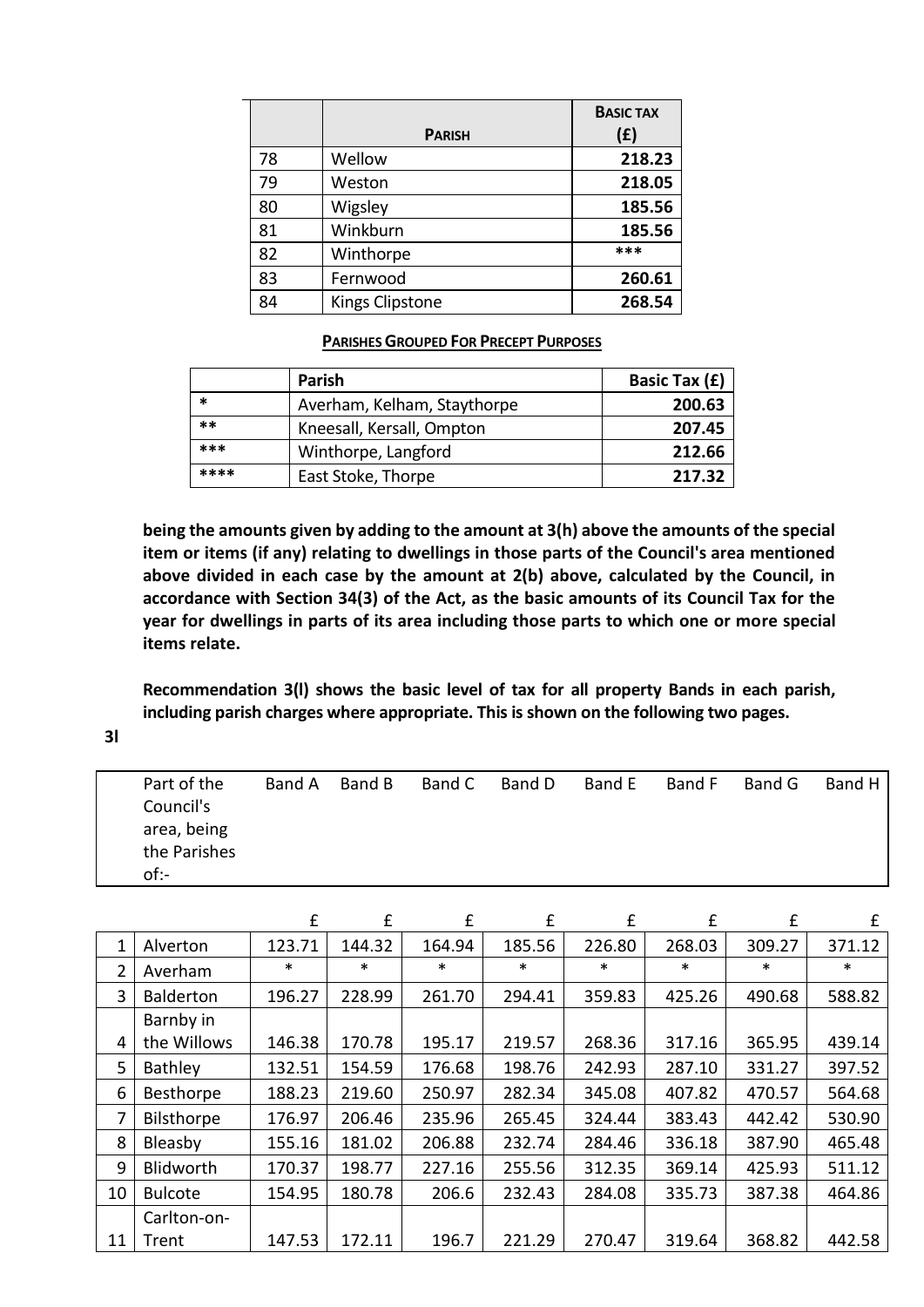| 12 | Caunton       | 143.58 | 167.51 | 191.44 | 215.37 | 263.23 | 311.09 | 358.95 | 430.74 |
|----|---------------|--------|--------|--------|--------|--------|--------|--------|--------|
| 13 | Caythorpe     | 143.50 | 167.42 | 191.33 | 215.25 | 263.08 | 310.92 | 358.75 | 430.50 |
| 14 | Clipstone     | 190.03 | 221.70 | 253.37 | 285.04 | 348.38 | 411.72 | 475.07 | 570.08 |
| 15 | Coddington    | 142.54 | 166.30 | 190.05 | 213.81 | 261.32 | 308.84 | 356.35 | 427.62 |
| 16 | Collingham    | 148.46 | 173.20 | 197.95 | 222.69 | 272.18 | 321.66 | 371.15 | 445.38 |
| 17 | Cotham        | 123.71 | 144.32 | 164.94 | 185.56 | 226.80 | 268.03 | 309.27 | 371.12 |
| 18 | Cromwell      | 130.43 | 152.17 | 173.91 | 195.65 | 239.13 | 282.61 | 326.08 | 391.30 |
| 19 | Eakring       | 140.11 | 163.47 | 186.82 | 210.17 | 256.87 | 303.58 | 350.28 | 420.34 |
| 20 | East Stoke    | ****   | ****   | ****   | ****   | ****   | ****   | ****   | ****   |
| 21 | Edingley      | 162.24 | 189.28 | 216.32 | 243.36 | 297.44 | 351.52 | 405.60 | 486.72 |
| 22 | Edwinstowe    | 180.59 | 210.68 | 240.78 | 270.88 | 331.08 | 391.27 | 451.47 | 541.76 |
| 23 | Egmanton      | 148.84 | 173.65 | 198.45 | 223.26 | 272.87 | 322.49 | 372.10 | 446.52 |
| 24 | Elston        | 185.65 | 216.60 | 247.54 | 278.48 | 340.36 | 402.25 | 464.13 | 556.96 |
| 25 | Epperstone    | 160.27 | 186.98 | 213.69 | 240.40 | 293.82 | 347.24 | 400.67 | 480.80 |
| 26 | Farndon       | 169.72 | 198.01 | 226.29 | 254.58 | 311.15 | 367.73 | 424.30 | 509.16 |
| 27 | Farnsfield    | 165.99 | 193.65 | 221.32 | 248.98 | 304.31 | 359.64 | 414.97 | 497.96 |
|    | Fiskerton-    |        |        |        |        |        |        |        |        |
| 28 | cum-Morton    | 137.05 | 159.90 | 182.74 | 205.58 | 251.26 | 296.95 | 342.63 | 411.16 |
| 29 | Girton        | 138.37 | 161.44 | 184.50 | 207.56 | 253.68 | 299.81 | 345.93 | 415.12 |
| 30 | Gonalston     | 123.71 | 144.32 | 164.94 | 185.56 | 226.80 | 268.03 | 309.27 | 371.12 |
| 31 | Grassthorpe   | 123.71 | 144.32 | 164.94 | 185.56 | 226.80 | 268.03 | 309.27 | 371.12 |
| 32 | Gunthorpe     | 168.25 | 196.29 | 224.33 | 252.37 | 308.45 | 364.53 | 420.62 | 504.74 |
| 33 | Halam         | 137.26 | 160.14 | 183.01 | 205.89 | 251.64 | 297.40 | 343.15 | 411.78 |
| 34 | Halloughton   | 130.32 | 152.04 | 173.76 | 195.48 | 238.92 | 282.36 | 325.80 | 390.96 |
| 35 | Harby         | 155.53 | 181.45 | 207.37 | 233.29 | 285.13 | 336.97 | 388.82 | 466.58 |
| 36 | Hawton        | 149.56 | 174.49 | 199.41 | 224.34 | 274.19 | 324.05 | 373.90 | 448.68 |
| 37 | Hockerton     | 147.64 | 172.25 | 196.85 | 221.46 | 270.67 | 319.89 | 369.10 | 442.92 |
| 38 | Holme         | 123.71 | 144.32 | 164.94 | 185.56 | 226.80 | 268.03 | 309.27 | 371.12 |
| 39 | Hoveringham   | 175.68 | 204.96 | 234.24 | 263.52 | 322.08 | 380.64 | 439.20 | 527.04 |
| 40 | Kelham        | *      | $\ast$ | $\ast$ | *      | *      | $\ast$ | $\ast$ | *      |
| 41 | Kersall       | $***$  | $***$  | $***$  | $***$  | $***$  | $***$  | $***$  | $***$  |
| 42 | Kilvington    | 123.71 | 144.32 | 164.94 | 185.56 | 226.80 | 268.03 | 309.27 | 371.12 |
| 43 | Kirklington   | 149.26 | 174.14 | 199.01 | 223.89 | 273.64 | 323.40 | 373.15 | 447.78 |
| 44 | Kirton        | 164.64 | 192.08 | 219.52 | 246.96 | 301.84 | 356.72 | 411.60 | 493.92 |
| 45 | Kneesall      | $***$  | $***$  | $***$  | $***$  | $***$  | $***$  | $***$  | $***$  |
| 46 | Langford      | ***    | ***    | ***    | ***    | ***    | ***    | ***    | ***    |
|    | Laxton &      |        |        |        |        |        |        |        |        |
| 47 | Moorhouse     | 150.17 | 175.19 | 200.22 | 225.25 | 275.31 | 325.36 | 375.42 | 450.50 |
| 48 | Lowdham       | 175.43 | 204.67 | 233.91 | 263.15 | 321.63 | 380.11 | 438.58 | 526.30 |
| 49 | Lyndhurst     | 123.71 | 144.32 | 164.94 | 185.56 | 226.80 | 268.03 | 309.27 | 371.12 |
| 50 | Maplebeck     | 123.71 | 144.32 | 164.94 | 185.56 | 226.80 | 268.03 | 309.27 | 371.12 |
| 51 | Meering       | 123.71 | 144.32 | 164.94 | 185.56 | 226.80 | 268.03 | 309.27 | 371.12 |
| 52 | Newark        | 202.07 | 235.74 | 269.42 | 303.10 | 370.46 | 437.81 | 505.17 | 606.20 |
| 53 | North Clifton | 139.46 | 162.70 | 185.95 | 209.19 | 255.68 | 302.16 | 348.65 | 418.38 |
|    | North         |        |        |        |        |        |        |        |        |
| 54 | Muskham       | 153.09 | 178.61 | 204.12 | 229.64 | 280.67 | 331.70 | 382.73 | 459.28 |
| 55 | Norwell       | 151.15 | 176.35 | 201.54 | 226.73 | 277.11 | 327.50 | 377.88 | 453.46 |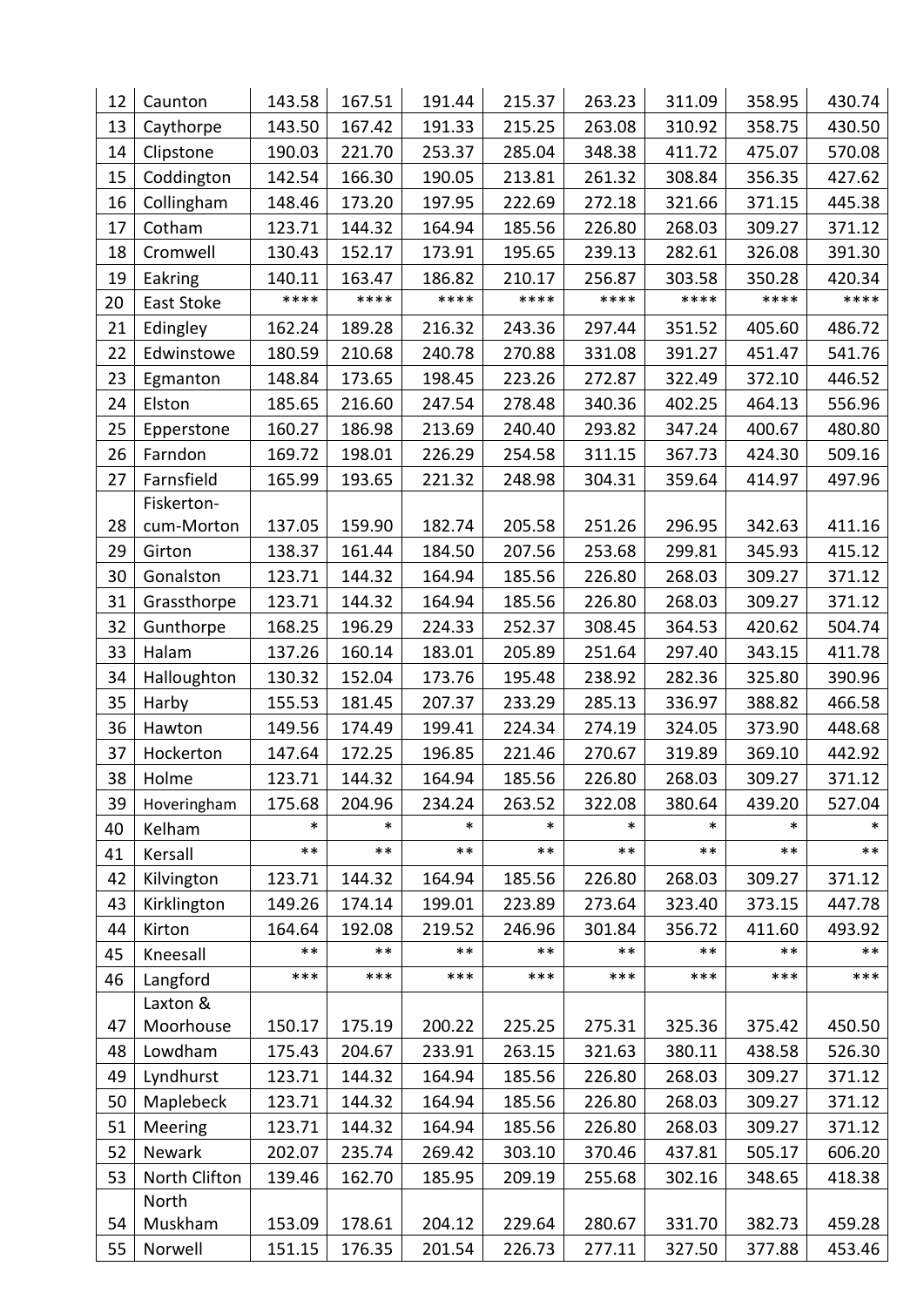|    | Ollerton and  |        |        |        |        |        |        |        |        |
|----|---------------|--------|--------|--------|--------|--------|--------|--------|--------|
| 56 | Boughton      | 227.67 | 265.62 | 303.56 | 341.51 | 417.40 | 493.29 | 569.18 | 683.02 |
| 57 | Ompton        | $***$  | $***$  | $***$  | $***$  | $***$  | $***$  | $***$  | $***$  |
| 58 | Ossington     | 123.71 | 144.32 | 164.94 | 185.56 | 226.80 | 268.03 | 309.27 | 371.12 |
| 59 | Oxton         | 167.58 | 195.51 | 223.44 | 251.37 | 307.23 | 363.09 | 418.95 | 502.74 |
|    | Perlethorpe-  |        |        |        |        |        |        |        |        |
| 60 | cum-Budby     | 140.63 | 164.07 | 187.51 | 210.95 | 257.83 | 304.71 | 351.58 | 421.90 |
| 61 | Rainworth     | 145.99 | 170.33 | 194.66 | 218.99 | 267.65 | 316.32 | 364.98 | 437.98 |
| 62 | Rolleston     | 152.45 | 177.86 | 203.27 | 228.68 | 279.50 | 330.32 | 381.13 | 457.36 |
| 63 | Rufford       | 134.99 | 157.48 | 179.98 | 202.48 | 247.48 | 292.47 | 337.47 | 404.96 |
| 64 | South Clifton | 136.81 | 159.62 | 182.42 | 205.22 | 250.82 | 296.43 | 342.03 | 410.44 |
|    | South         |        |        |        |        |        |        |        |        |
| 65 | Muskham       | 169.71 | 198.00 | 226.28 | 254.57 | 311.14 | 367.71 | 424.28 | 509.14 |
| 66 | South Scarle  | 157.61 | 183.88 | 210.15 | 236.42 | 288.96 | 341.50 | 394.03 | 472.84 |
| 67 | Southwell     | 180.62 | 210.72 | 240.83 | 270.93 | 331.14 | 391.34 | 451.55 | 541.86 |
| 68 | Spalford      | 123.71 | 144.32 | 164.94 | 185.56 | 226.80 | 268.03 | 309.27 | 371.12 |
| 69 | Staunton      | 123.71 | 144.32 | 164.94 | 185.56 | 226.80 | 268.03 | 309.27 | 371.12 |
| 70 | Staythorpe    | $\ast$ | *      | $\ast$ | *      | $\ast$ | $\ast$ | $\ast$ | $\ast$ |
|    | Sutton-on-    |        |        |        |        |        |        |        |        |
| 71 | Trent         | 155.71 | 181.66 | 207.61 | 233.56 | 285.46 | 337.36 | 389.27 | 467.12 |
| 72 | Syerston      | 123.71 | 144.32 | 164.94 | 185.56 | 226.80 | 268.03 | 309.27 | 371.12 |
| 73 | Thorney       | 140.95 | 164.44 | 187.93 | 211.42 | 258.40 | 305.38 | 352.37 | 422.84 |
| 74 | Thorpe        | ****   | ****   | ****   | ****   | ****   | ****   | ****   | ****   |
| 75 | Thurgarton    | 156.54 | 182.63 | 208.72 | 234.81 | 286.99 | 339.17 | 391.35 | 469.62 |
| 76 | Upton         | 152.33 | 177.72 | 203.11 | 228.50 | 279.28 | 330.06 | 380.83 | 457.00 |
| 77 | Walesby       | 189.43 | 221.01 | 252.58 | 284.15 | 347.29 | 410.44 | 473.58 | 568.30 |
| 78 | Wellow        | 145.49 | 169.73 | 193.98 | 218.23 | 266.73 | 315.22 | 363.72 | 436.46 |
| 79 | Weston        | 145.37 | 169.59 | 193.82 | 218.05 | 266.51 | 314.96 | 363.42 | 436.10 |
| 80 | Wigsley       | 123.71 | 144.32 | 164.94 | 185.56 | 226.80 | 268.03 | 309.27 | 371.12 |
| 81 | Winkburn      | 123.71 | 144.32 | 164.94 | 185.56 | 226.80 | 268.03 | 309.27 | 371.12 |
| 82 | Winthorpe     | ***    | ***    | ***    | ***    | ***    | ***    | ***    | ***    |
| 83 | Fernwood      |        |        |        |        |        |        |        |        |
|    |               | 173.74 | 202.70 | 231.65 | 260.61 | 318.52 | 376.44 | 434.35 | 521.22 |
| 84 | Kings         |        |        |        |        |        |        |        |        |
|    | Clipstone     | 179.03 | 208.86 | 238.70 | 268.54 | 328.22 | 387.89 | 447.57 | 537.08 |

# Parishes joint for Precept purposes

|        | Averham,    |        |        |        |        |        |        |        |        |
|--------|-------------|--------|--------|--------|--------|--------|--------|--------|--------|
|        | Kelham,     |        |        |        |        |        |        |        |        |
| $\ast$ | Staythorpe  | 133.75 | 156.05 | 178.34 | 200.63 | 245.21 | 289.80 | 334.38 | 401.26 |
|        | Kneesall,   |        |        |        |        |        |        |        |        |
|        | Kersall,    |        |        |        |        |        |        |        |        |
| $***$  | Ompton      | 138.30 | 161.35 | 184.40 | 207.45 | 253.55 | 299.65 | 345.75 | 414.90 |
|        | Winthorpe,  |        |        |        |        |        |        |        |        |
| ***    | Langford    | 141.77 | 165.40 | 189.03 | 212.66 | 259.92 | 307.18 | 354.43 | 425.32 |
| $***$  | East Stoke, |        |        |        |        |        |        |        |        |
| $\ast$ | Thorpe      | 144.88 | 169.03 | 193.17 | 217.32 | 265.61 | 313.91 | 362.20 | 434.64 |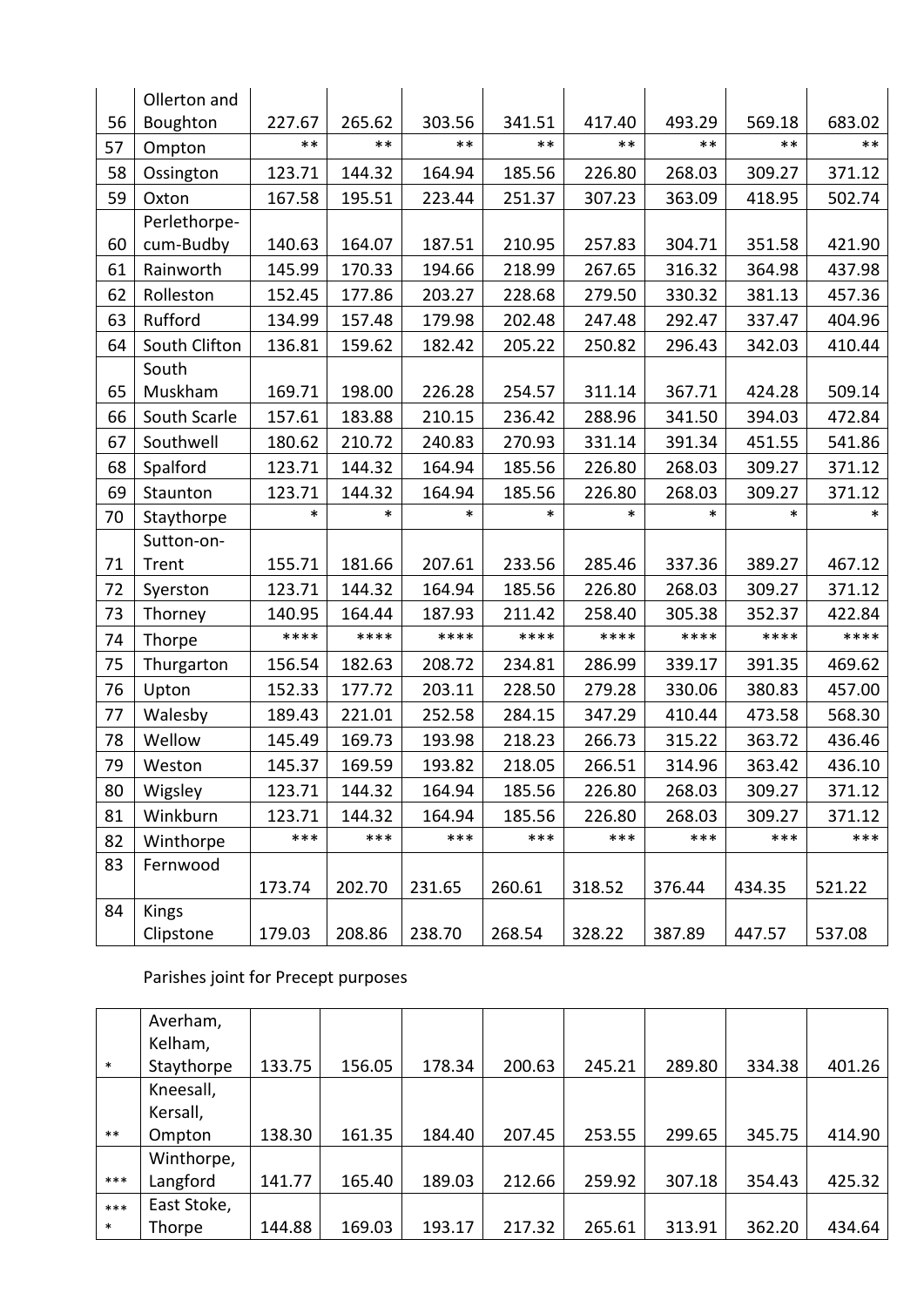**being the amounts given by multiplying the amounts at 3(i) above by the number which, in the proportion set out in Section 5(1) of the Act, is applicable to dwellings listed in a particular valuation band divided by the number which in that proportion is applicable to dwellings listed in valuation band D, calculated by the Council, in accordance with Section 36(1) of the Act, as the amounts to be taken into account for the year in respect of categories of dwellings listed in different valuation bands.**

**4. it be noted for the year 2022/2023 that the Nottinghamshire County Council has stated the following amounts in precepts issued to the Council, in accordance with Section 40 of the Local Government Finance Act 1992, for each of the categories of dwellings shown below;**

| Band A | Band B | Band C | Band D | <b>Band E</b>                                                                         | Band F | Band G | Band H |
|--------|--------|--------|--------|---------------------------------------------------------------------------------------|--------|--------|--------|
|        |        |        |        |                                                                                       |        |        |        |
|        |        |        |        | 1,096.06   1,278.74   1,461.41   1,644.09   2,009.44   2,374.80   2,740.15   3,288.18 |        |        |        |

**5. it be noted for the year 2022/2023 that the Nottinghamshire Police and Crime Commissioner has stated the following amounts in precepts issued to the Council in accordance with Section 40 of the Local Government Finance Act 1992, for each of the categories of dwellings shown below;**

| Band A | Band B | Band C | Band D | <b>Band E</b> | Band F | Band G | Band H |
|--------|--------|--------|--------|---------------|--------|--------|--------|
|        |        |        |        |               |        |        |        |
| 169.50 | 197.75 | 226.00 | 254.25 | 310.75        | 367.25 | 423.75 | 508.50 |

**6. it be noted for the year 2022/2023 that the Nottinghamshire Fire and Rescue Service has proposed the following amounts in precepts issued to the Council in accordance with Section 40 of the Local Government Finance Act 1992, for each of the categories of dwellings shown below; and**

| Band A | Band B | Band C | Band D | <b>Band E</b> | <b>Band F</b> | Band G | Band H |
|--------|--------|--------|--------|---------------|---------------|--------|--------|
|        |        |        |        |               |               |        |        |
| 56.38  | 65.78  | 75.17  | 84.57  | 103.36        | 122.16        | 140.95 | 169.14 |

**7. having calculated the aggregate in each case of the amounts at 3(i) and 4, 5 and 6 above, the Council, in accordance with Section 30(2) of the Local Government Finance Act 1992, hereby sets the following amounts as the amount of Council Tax for the year 2022/2023 for each of the categories of dwellings shown on the following pages:**

| <b>Recommendation 7</b>                                      |        |                             |        |        |        |        |
|--------------------------------------------------------------|--------|-----------------------------|--------|--------|--------|--------|
| Part of the<br>Council's area,<br>being the<br>Parishes of:- | Band A | Band B Band C <b>Band D</b> | Band E | Band F | Band G | Band H |

| Alverton  | 1,445.65 | 1,686.59 | 1,927.52 | 2,168.47 | 2,650.35          | 3,132.24 | 3,614.12 | 4,336.94 |
|-----------|----------|----------|----------|----------|-------------------|----------|----------|----------|
| Averham   | 1,455.69 | 1,698.32 | 1,940.92 | 2,183.54 | 2,668.76 3,154.01 |          | 3,639.23 | 4,367.08 |
| Balderton | 1,518.21 | 1,771.26 | 2,024.28 | 2,277.32 | 2,783.38          | 3,289.47 | 3,795.53 | 4,554.64 |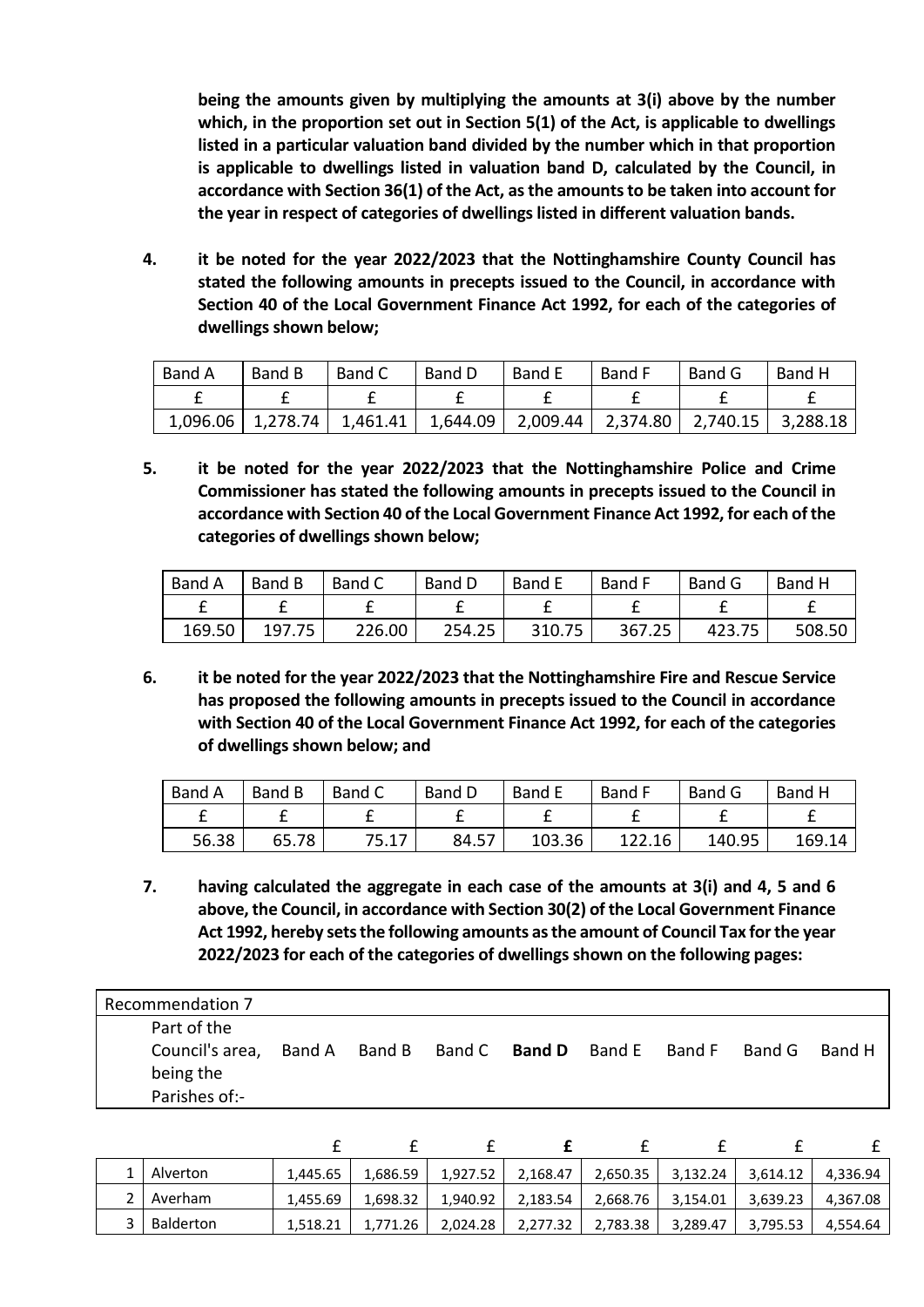|    | Barnby in the        |          |          |          |          |          |          |          |          |
|----|----------------------|----------|----------|----------|----------|----------|----------|----------|----------|
| 4  | Willows              | 1,468.32 | 1,713.05 | 1,957.75 | 2,202.48 | 2,691.91 | 3,181.37 | 3,670.80 | 4,404.96 |
| 5  | Bathley              | 1,454.45 | 1,696.86 | 1,939.26 | 2,181.67 | 2,666.48 | 3,151.31 | 3,636.12 | 4,363.34 |
| 6  | Besthorpe            | 1,510.17 | 1,761.87 | 2,013.55 | 2,265.25 | 2,768.63 | 3,272.03 | 3,775.42 | 4,530.50 |
| 7  | Bilsthorpe           | 1,498.91 | 1,748.73 | 1,998.54 | 2,248.36 | 2,747.99 | 3,247.64 | 3,747.27 | 4,496.72 |
| 8  | Bleasby              | 1,477.10 | 1,723.29 | 1,969.46 | 2,215.65 | 2,708.01 | 3,200.39 | 3,692.75 | 4,431.30 |
| 9  | Blidworth            | 1,492.31 | 1,741.04 | 1,989.74 | 2,238.47 | 2,735.90 | 3,233.35 | 3,730.78 | 4,476.94 |
| 10 | <b>Bulcote</b>       | 1,476.89 | 1,723.05 | 1,969.18 | 2,215.34 | 2,707.63 | 3,199.94 | 3,692.23 | 4,430.68 |
| 11 | Carlton-on-Trent     | 1,469.47 | 1,714.38 | 1,959.28 | 2,204.20 | 2,694.02 | 3,183.85 | 3,673.67 | 4,408.40 |
| 12 | Caunton              | 1,465.52 | 1,709.78 | 1,954.02 | 2,198.28 | 2,686.78 | 3,175.30 | 3,663.80 | 4,396.56 |
| 13 | Caythorpe            | 1,465.44 | 1,709.69 | 1,953.91 | 2,198.16 | 2,686.63 | 3,175.13 | 3,663.60 | 4,396.32 |
| 14 | Clipstone            | 1,511.97 | 1,763.97 | 2,015.95 | 2,267.95 | 2,771.93 | 3,275.93 | 3,779.92 | 4,535.90 |
| 15 | Coddington           | 1,464.48 | 1,708.57 | 1,952.63 | 2,196.72 | 2,684.87 | 3,173.05 | 3,661.20 | 4,393.44 |
| 16 | Collingham           | 1,470.40 | 1,715.47 | 1,960.53 | 2,205.60 | 2,695.73 | 3,185.87 | 3,676.00 | 4,411.20 |
| 17 | Cotham               | 1,445.65 | 1,686.59 | 1,927.52 | 2,168.47 | 2,650.35 | 3,132.24 | 3,614.12 | 4,336.94 |
| 18 | Cromwell             | 1,452.37 | 1,694.44 | 1,936.49 | 2,178.56 | 2,662.68 | 3,146.82 | 3,630.93 | 4,357.12 |
| 19 | Eakring              | 1,462.05 | 1,705.74 | 1,949.40 | 2,193.08 | 2,680.42 | 3,167.79 | 3,655.13 | 4,386.16 |
| 20 | East Stoke           | 1,466.82 | 1,711.30 | 1,955.75 | 2,200.23 | 2,689.16 | 3,178.12 | 3,667.05 | 4,400.46 |
| 21 | Edingley             | 1,484.18 | 1,731.55 | 1,978.90 | 2,226.27 | 2,720.99 | 3,215.73 | 3,710.45 | 4,452.54 |
| 22 | Edwinstowe           | 1,502.53 | 1,752.95 | 2,003.36 | 2,253.79 | 2,754.63 | 3,255.48 | 3,756.32 | 4,507.58 |
| 23 | Egmanton             | 1,470.78 | 1,715.92 | 1,961.03 | 2,206.17 | 2,696.42 | 3,186.70 | 3,676.95 | 4,412.34 |
| 24 | Elston               | 1,507.59 | 1,758.87 | 2,010.12 | 2,261.39 | 2,763.91 | 3,266.46 | 3,768.98 | 4,522.78 |
| 25 | Epperstone           | 1,482.21 | 1,729.25 | 1,976.27 | 2,223.31 | 2,717.37 | 3,211.45 | 3,705.52 | 4,446.62 |
| 26 | Farndon              | 1,491.66 | 1,740.28 | 1,988.87 | 2,237.49 | 2,734.70 | 3,231.94 | 3,729.15 | 4,474.98 |
| 27 | Farnsfield           | 1,487.93 | 1,735.92 | 1,983.90 | 2,231.89 | 2,727.86 | 3,223.85 | 3,719.82 | 4,463.78 |
|    | Fiskerton-cum-       |          |          |          |          |          |          |          |          |
| 28 | Morton               | 1,458.99 | 1,702.17 | 1,945.32 | 2,188.49 | 2,674.81 | 3,161.16 | 3,647.48 | 4,376.98 |
| 29 | Girton               | 1,460.31 | 1,703.71 | 1,947.08 | 2,190.47 | 2,677.23 | 3,164.02 | 3,650.78 | 4,380.94 |
| 30 | Gonalston            | 1,445.65 | 1,686.59 | 1,927.52 | 2,168.47 | 2,650.35 | 3,132.24 | 3,614.12 | 4,336.94 |
| 31 | Grassthorpe          | 1,445.65 | 1,686.59 | 1,927.52 | 2,168.47 | 2,650.35 | 3,132.24 | 3,614.12 | 4,336.94 |
| 32 | Gunthorpe            | 1,490.19 | 1,738.56 | 1,986.91 | 2,235.28 | 2,732.00 | 3,228.74 | 3,725.47 | 4,470.56 |
| 33 | Halam                | 1,459.20 | 1,702.41 | 1,945.59 | 2,188.80 | 2,675.19 | 3,161.61 | 3,648.00 | 4,377.60 |
| 34 | Halloughton          | 1,452.26 | 1,694.31 | 1,936.34 | 2,178.39 | 2,662.47 | 3,146.57 | 3,630.65 | 4,356.78 |
| 35 | Harby                | 1,477.47 | 1,723.72 | 1,969.95 | 2,216.20 | 2,708.68 | 3,201.18 | 3,693.67 | 4,432.40 |
| 36 | Hawton               | 1,471.50 | 1,716.76 | 1,961.99 | 2,207.25 | 2,697.74 | 3,188.26 | 3,678.75 | 4,414.50 |
| 37 | Hockerton            | 1,469.58 | 1,714.52 | 1,959.43 | 2,204.37 | 2,694.22 | 3,184.10 | 3,673.95 | 4,408.74 |
| 38 | Holme                | 1,445.65 | 1,686.59 | 1,927.52 | 2,168.47 | 2,650.35 | 3,132.24 | 3,614.12 | 4,336.94 |
| 39 | Hoveringham          | 1,497.62 | 1,747.23 | 1,996.82 | 2,246.43 | 2,745.63 | 3,244.85 | 3,744.05 | 4,492.86 |
| 40 | Kelham               | 1,455.69 | 1,698.32 | 1,940.92 | 2,183.54 | 2,668.76 | 3,154.01 | 3,639.23 | 4,367.08 |
| 41 | Kersall              | 1,460.24 | 1,703.62 | 1,946.98 | 2,190.36 | 2,677.10 | 3,163.86 | 3,650.60 | 4,380.72 |
| 42 | Kilvington           | 1,445.65 | 1,686.59 | 1,927.52 | 2,168.47 | 2,650.35 | 3,132.24 | 3,614.12 | 4,336.94 |
| 43 | Kirklington          | 1,471.20 | 1,716.41 | 1,961.59 | 2,206.80 | 2,697.19 | 3,187.61 | 3,678.00 | 4,413.60 |
| 44 | Kirton               | 1,486.58 | 1,734.35 | 1,982.10 | 2,229.87 | 2,725.39 | 3,220.93 | 3,716.45 | 4,459.74 |
| 45 | Kneesall             | 1,460.24 | 1,703.62 | 1,946.98 | 2,190.36 | 2,677.10 | 3,163.86 | 3,650.60 | 4,380.72 |
| 46 | Langford<br>Laxton & | 1,463.71 | 1,707.67 | 1,951.61 | 2,195.57 | 2,683.47 | 3,171.39 | 3,659.28 | 4,391.14 |
| 47 | Moorhouse            | 1,472.11 | 1,717.46 | 1,962.80 | 2,208.16 | 2,698.86 | 3,189.57 | 3,680.27 | 4,416.32 |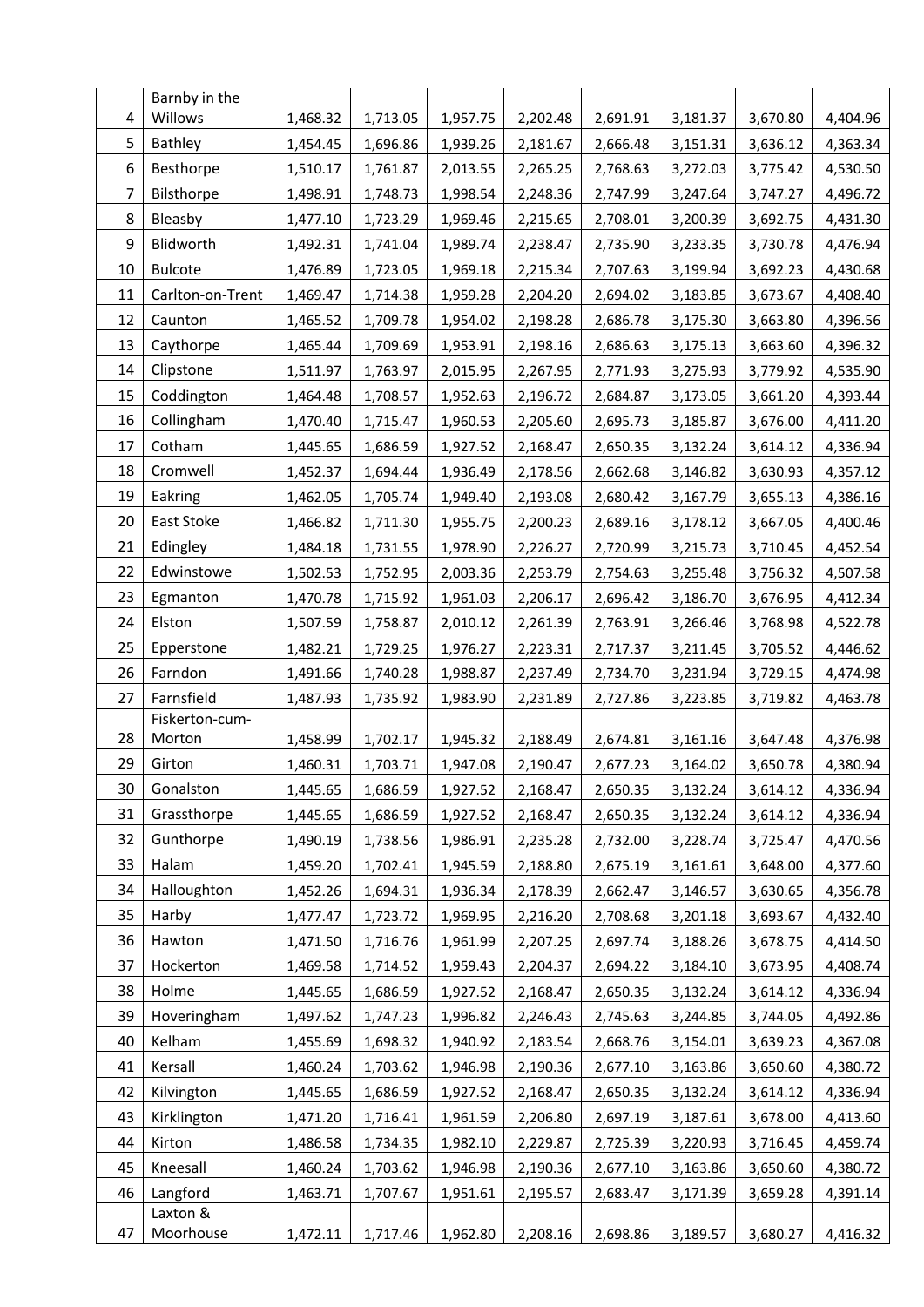| 48 | Lowdham                   | 1,497.37 | 1,746.94 | 1,996.49 | 2,246.06 | 2,745.18 | 3,244.32 | 3,743.43 | 4,492.12 |
|----|---------------------------|----------|----------|----------|----------|----------|----------|----------|----------|
| 49 | Lyndhurst                 | 1,445.65 | 1,686.59 | 1,927.52 | 2,168.47 | 2,650.35 | 3,132.24 | 3,614.12 | 4,336.94 |
| 50 | Maplebeck                 | 1,445.65 | 1,686.59 | 1,927.52 | 2,168.47 | 2,650.35 | 3,132.24 | 3,614.12 | 4,336.94 |
| 51 | Meering                   | 1,445.65 | 1,686.59 | 1,927.52 | 2,168.47 | 2,650.35 | 3,132.24 | 3,614.12 | 4,336.94 |
| 52 | Newark                    | 1,524.01 | 1,778.01 | 2,032.00 | 2,286.01 | 2,794.01 | 3,302.02 | 3,810.02 | 4,572.02 |
| 53 | North Clifton             | 1,461.40 | 1,704.97 | 1,948.53 | 2,192.10 | 2,679.23 | 3,166.37 | 3,653.50 | 4,384.20 |
| 54 | North Muskham             | 1,475.03 | 1,720.88 | 1,966.70 | 2,212.55 | 2,704.22 | 3,195.91 | 3,687.58 | 4,425.10 |
| 55 | Norwell                   | 1,473.09 | 1,718.62 | 1,964.12 | 2,209.64 | 2,700.66 | 3,191.71 | 3,682.73 | 4,419.28 |
|    | Ollerton and              |          |          |          |          |          |          |          |          |
| 56 | Boughton                  | 1,549.61 | 1,807.89 | 2,066.14 | 2,324.42 | 2,840.95 | 3,357.50 | 3,874.03 | 4,648.84 |
| 57 | Ompton                    | 1,460.24 | 1,703.62 | 1,946.98 | 2,190.36 | 2,677.10 | 3,163.86 | 3,650.60 | 4,380.72 |
| 58 | Ossington                 | 1,445.65 | 1,686.59 | 1,927.52 | 2,168.47 | 2,650.35 | 3,132.24 | 3,614.12 | 4,336.94 |
| 59 | Oxton                     | 1,489.52 | 1,737.78 | 1,986.02 | 2,234.28 | 2,730.78 | 3,227.30 | 3,723.80 | 4,468.56 |
| 60 | Perlethorpe-<br>cum-Budby | 1,462.57 | 1,706.34 | 1,950.09 | 2,193.86 | 2,681.38 | 3,168.92 | 3,656.43 | 4,387.72 |
| 61 | Rainworth                 | 1,467.93 | 1,712.60 | 1,957.24 | 2,201.90 | 2,691.20 | 3,180.53 | 3,669.83 | 4,403.80 |
| 62 | Rolleston                 | 1,474.39 | 1,720.13 | 1,965.85 | 2,211.59 | 2,703.05 | 3,194.53 | 3,685.98 | 4,423.18 |
| 63 | Rufford                   | 1,456.93 | 1,699.75 | 1,942.56 | 2,185.39 | 2,671.03 | 3,156.68 | 3,642.32 | 4,370.78 |
| 64 | South Clifton             | 1,458.75 | 1,701.89 | 1,945.00 | 2,188.13 | 2,674.37 | 3,160.64 | 3,646.88 | 4,376.26 |
| 65 | South Muskham             | 1,491.65 | 1,740.27 | 1,988.86 | 2,237.48 | 2,734.69 | 3,231.92 | 3,729.13 | 4,474.96 |
| 66 | South Scarle              | 1,479.55 | 1,726.15 | 1,972.73 | 2,219.33 | 2,712.51 | 3,205.71 | 3,698.88 | 4,438.66 |
| 67 | Southwell                 | 1,502.56 | 1,752.99 | 2,003.41 | 2,253.84 | 2,754.69 | 3,255.55 | 3,756.40 | 4,507.68 |
| 68 | Spalford                  | 1,445.65 | 1,686.59 | 1,927.52 | 2,168.47 | 2,650.35 | 3,132.24 | 3,614.12 | 4,336.94 |
| 69 | Staunton                  | 1,445.65 | 1,686.59 | 1,927.52 | 2,168.47 | 2,650.35 | 3,132.24 | 3,614.12 | 4,336.94 |
| 70 | Staythorpe                | 1,455.69 | 1,698.32 | 1,940.92 | 2,183.54 | 2,668.76 | 3,154.01 | 3,639.23 | 4,367.08 |
| 71 | Sutton-on-Trent           | 1,477.65 | 1,723.93 | 1,970.19 | 2,216.47 | 2,709.01 | 3,201.57 | 3,694.12 | 4,432.94 |
| 72 | Syerston                  | 1,445.65 | 1,686.59 | 1,927.52 | 2,168.47 | 2,650.35 | 3,132.24 | 3,614.12 | 4,336.94 |
| 73 | Thorney                   | 1,462.89 | 1,706.71 | 1,950.51 | 2,194.33 | 2,681.95 | 3,169.59 | 3,657.22 | 4,388.66 |
| 74 | Thorpe                    | 1,466.82 | 1,711.30 | 1,955.75 | 2,200.23 | 2,689.16 | 3,178.12 | 3,667.05 | 4,400.46 |
| 75 | Thurgarton                | 1,478.48 | 1,724.90 | 1,971.30 | 2,217.72 | 2,710.54 | 3,203.38 | 3,696.20 | 4,435.44 |
| 76 | Upton                     | 1,474.27 | 1,719.99 | 1,965.69 | 2,211.41 | 2,702.83 | 3,194.27 | 3,685.68 | 4,422.82 |
| 77 | Walesby                   | 1,511.37 | 1,763.28 | 2,015.16 | 2,267.06 | 2,770.84 | 3,274.65 | 3,778.43 | 4,534.12 |
| 78 | Wellow                    | 1,467.43 | 1,712.00 | 1,956.56 | 2,201.14 | 2,690.28 | 3,179.43 | 3,668.57 | 4,402.28 |
| 79 | Weston                    | 1,467.31 | 1,711.86 | 1,956.40 | 2,200.96 | 2,690.06 | 3,179.17 | 3,668.27 | 4,401.92 |
| 80 | Wigsley                   | 1,445.65 | 1,686.59 | 1,927.52 | 2,168.47 | 2,650.35 | 3,132.24 | 3,614.12 | 4,336.94 |
| 81 | Winkburn                  | 1,445.65 | 1,686.59 | 1,927.52 | 2,168.47 | 2,650.35 | 3,132.24 | 3,614.12 | 4,336.94 |
| 82 | Winthorpe                 | 1,463.71 | 1,707.67 | 1,951.61 | 2,195.57 | 2,683.47 | 3,171.39 | 3,659.28 | 4,391.14 |
| 83 | Fernwood                  | 1,495.68 | 1,744.97 | 1,994.23 | 2,243.52 | 2,742.07 | 3,240.65 | 3,739.20 | 4,487.04 |
| 84 | Kings Clipstone           | 1,500.97 | 1,751.13 | 2,001.28 | 2,251.45 | 2,751.77 | 3,252.10 | 3,752.42 | 4,502.90 |

# Parishes joint for Precept purposes

|        | Averham,           |          |          |          |          |          |          |          |          |
|--------|--------------------|----------|----------|----------|----------|----------|----------|----------|----------|
|        | Kelham,            |          |          |          |          |          |          |          |          |
| $\ast$ | Staythorpe         | 1,455.69 | 1,698.32 | 1,940.92 | 2,183.54 | 2,668.76 | 3,154.01 | 3,639.23 | 4,367.08 |
|        | Kneesall, Kersall, |          |          |          |          |          |          |          |          |
| $***$  | Ompton             | 1,460.24 | 1,703.62 | 1,946.98 | 2,190.36 | 2,677.10 | 3,163.86 | 3,650.60 | 4,380.72 |
|        | Winthorpe,         |          |          |          |          |          |          |          |          |
| ***    | Langford           | 1,463.71 | 1,707.67 | 1,951.61 | 2,195.57 | 2,683.47 | 3,171.39 | 3,659.28 | 4,391.14 |